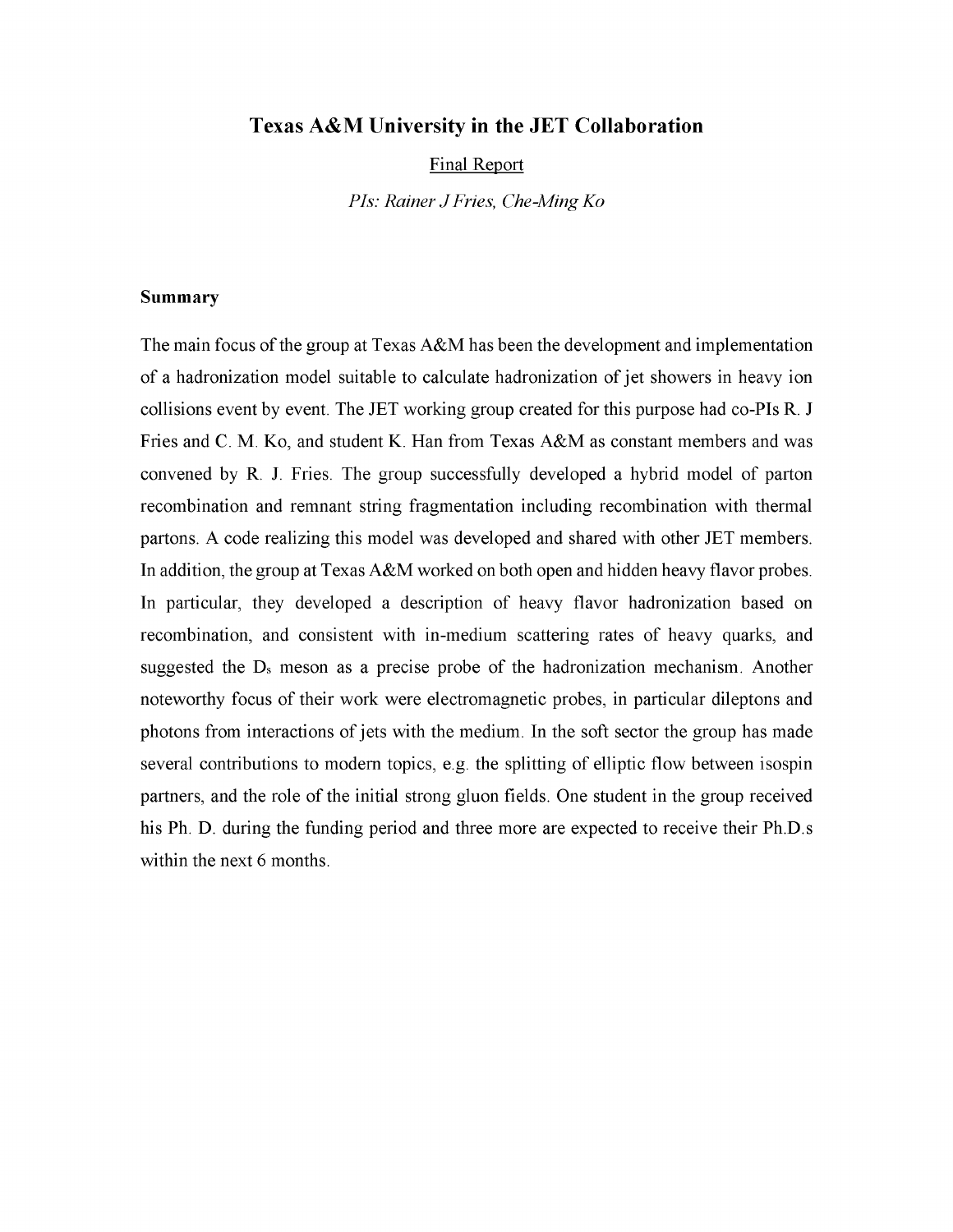### **I. Accomplishments**

# **1) Jet Fragmentation via Shower Parton Recombination (Fries, Ko and collaborator)**

We have studied hadron production in jets by applying quark recombination to jet shower partons on an event-by even basis [23]. We augment perturbative vacuum jet showers, for example those obtained from PYTHIA, by additional non-perturbative effects like gluons splitting into quark-antiquark pairs. We then apply an instantaneous recombination model in phase space, using Wigner functions for mesons and baryons, to calculate the recombination probability for pairs or triplets of quarks and antiquarks. The hadron Wigner functions are based on harmonic oscillator potentials, with quarks modeled as Gaussian wave packets which leads to overlap integrals which are positive definite and amenable to Monte Carlo techniques. We throw dice to determine recombined hadrons from those probabilities. Subsequently we connect leftover partons with strings which are treated according to the Lund fragmentation model (as incorporated in PYTHIA). We have computed hadron spectra in  $e^+ + e^-$  collisions at  $\sqrt{s}NN = 200$  GeV. Including contributions from resonance decays, we have found that the resulting longitudinal and transverse (with respect to the jet axis) momentum spectra for pions, kaons, and protons reproduce reasonably those from the string fragmentation as implemented in PYTHIA [35].

### **2) Jet Fragmentation in the Presence of a Hot Medium**

We have extended our jet shower hadronization model to include hadron production from quenched jets in the quark-gluon plasma produced in heavy ion collisions. In this case shower partons have to be propagated to the  $T=T_c$  hypersurface. The thermal quark distribution on the critical surface is sampled and recombination probabilities of all possible quark/antiquarks pairs and triplets are considered as long as they contain at least one shower parton. An enhanced production of intermediate-momentum hadrons is obtained as a result of the recombination of shower partons from quenched jets with thermal partons in the quark-gluon plasma [36].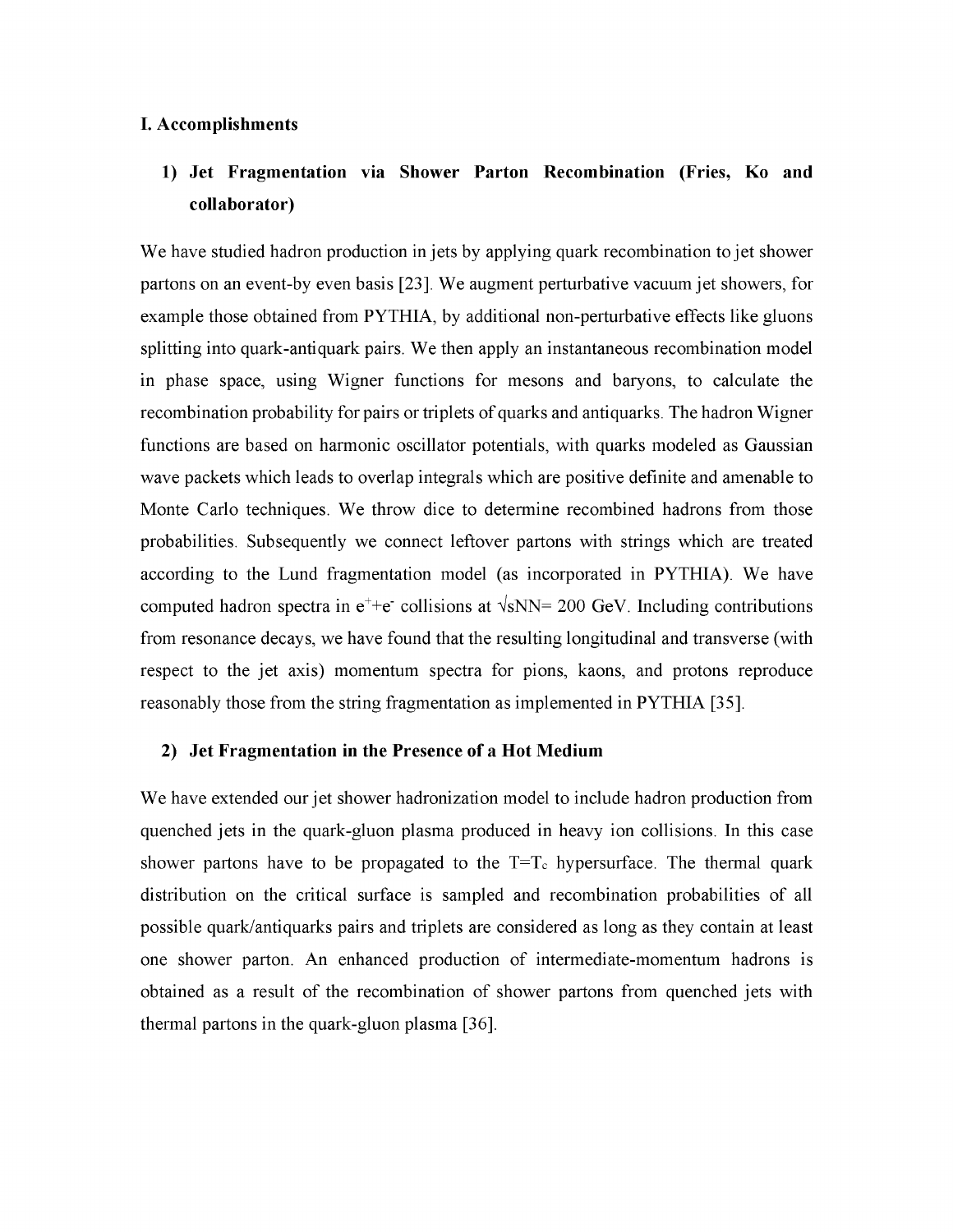#### **3) Leadership for the JET Working Group on Quark Recombination (Fries, Ko)**

A dedicated Quark Recombination (QR) working group, convened by R. J. Fries, has existed since the beginning of the JET collaboration. Its charge was to work out a general formalism for quark recombination of jet showers in vacuum and in a medium, and to implement it in an event-by-event Monte Carlo code. The working group has met regularly online. Over the past year the meetings were usually shared between the QR and the shower Monte Carlo working group. The results discussed in the two previous items are a direct result of this working group. A first version of the Texas A&M hadronization MC code is now implemented by both the Wayne State and the Berkeley/CCNU groups in their shower MC codes.

## **4) Subthreshold cascade baryon production (Ko and collaborators)**

Using a gauged flavor SU(3)-invariant hadronic Lagrangian, we have calculated the cross sections of the strangeness-exchange reactions for the production of doubly strange cascade baryon from the interaction of singly strange hyperons in the Born approximation [9,20]. Including these cross sections in the relativistic Vlasov-Uehling-Uhlenbeck (RVUU) transport model, we have obtained an order of magnitude enhancement in the yield of cascade baryon than the prediction from the statistical model for heavy ion collisions at subthreshold energies, consistent with the experimental observation by the HADES Collaboration at GSI.

#### **5) Mean-field effects in baryon-rich matter (Ko and collaborators)**

Within the framework of a multiphase transport (AMPT) model that includes both initial partonic and final hadronic interactions [12], we have shown that including mean-field potentials in the baryon-rich hadronic matter leads to a splitting of the elliptic flows of particles and their antiparticles, thus providing a partial explanation for the larger p than pbar, K+ than K-, and  $\pi$ - than  $\pi$ + elliptic flows observed in the beam energy scan (BES) program at the Relativistic Heavy-Ion Collider (RHIC) [7,14]. Using a partonic transport model based on the Nambu-Jona-Lasinio (NJL) model, we have further found a similar effect on the quark and antiquark elliptic flows from the vector mean field in the baryonrich quark matter [26]. Results from including both the partonic and the hadronic mean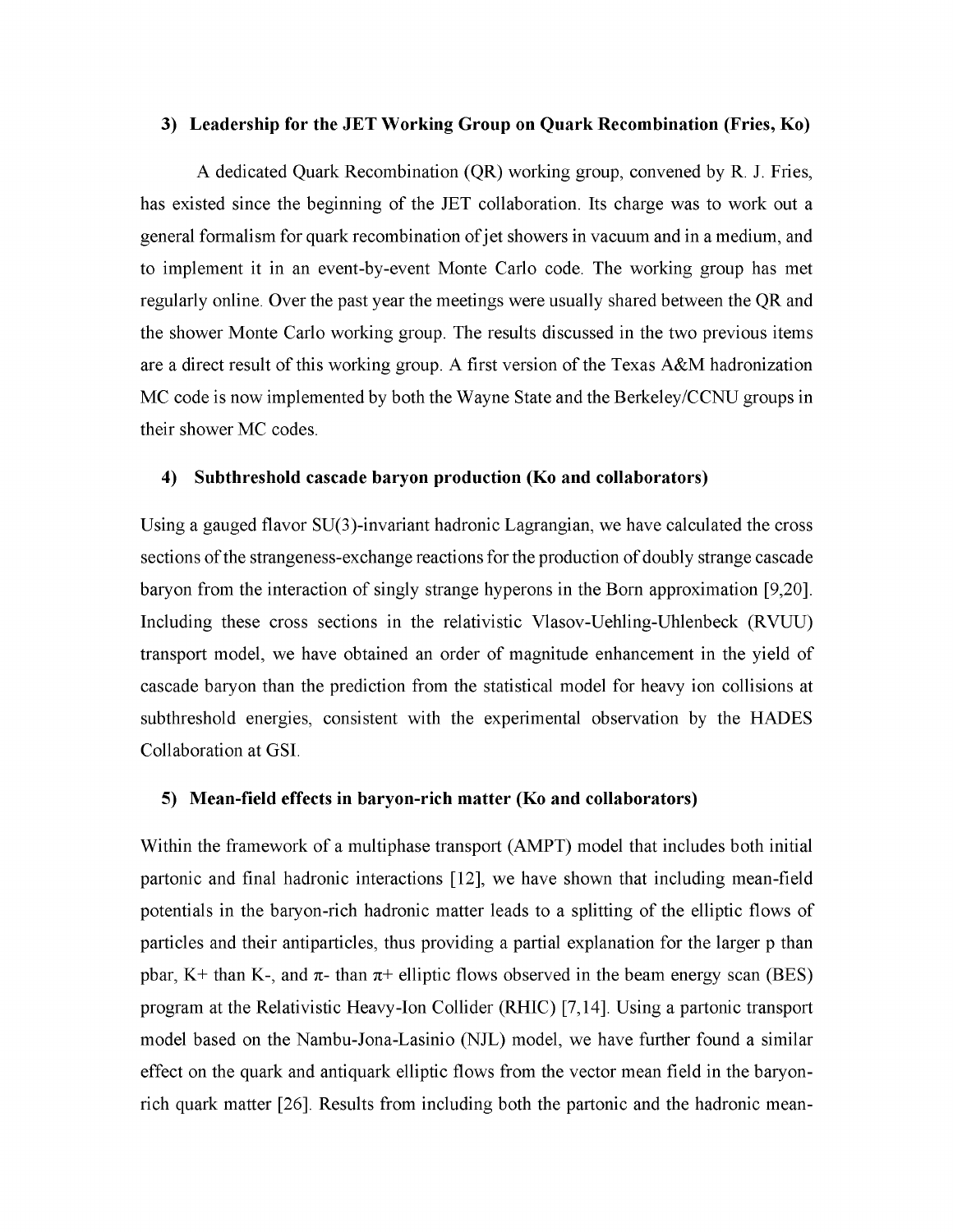field potentials in the AMPT model further indicate that an appreciable vector mean field in the partonic matter is needed to describe the observed elliptic flow differences between particles and their antiparticles [28]. To further understand the properties of baryon-rich quark-gluon plasma, we have used both the quantum linear response theory and the semiclassical Vlasov equation to study the growth rate of its unstable modes due to the spinodal instability [34].

# **6) Anisotropic flows and dihadron correlations (Ko and collaborators)**

Using the AMPT model, we have continued to study heavy ion collisions at the Large Hadron Collider (LHC) and obtained a reasonable description of the ALICE experimental data on the higher-order anisotropic flows and the two dimensional dihadron pseudorapidity and azimuthal angular correlations as well as the experimental results from the CMS Collaborations on the short- and long-range rapidity difference dihadron azimuthal correlations [2,11].

# **7) Quarkonia production (Ko and collaborators)**

With the in-medium properties of quarkonia calculated from the screened Cornell potential and the perturbative Quantum Chromodynamics (QCD), we have studied quarkonia production in relativistic heavy-ion collisions by including both the initial dissociation and the subsequent thermal decay as well as the regeneration of quarkonia in the produced quark-gluon plasma (QGP) [19,24]. A good description has been obtained for the nuclear modification factors of charmonia measured in heavy ion collisions at SPS, RHIC and LHC [1] and of bottomonia measured at RHIC and LHC [5]. Also, an application of our model to charmonium production in  $p+Pb$  collisions at the LHC shows that the hot medium effects are also present [29,30]. We have further investigated the heavy quark non-equilibrium effect [8] and the effect of initial-state fluctuations on quarkonia production [10,21], the formation time of quarkonia [17,31] and the heavy quark potential [27] in the quark-gluon plasma, the validity of the dipole approximation used in calculating the chamronium dissociation cross section [25], and the spin asymmetry of  $J/\psi$  in peripheral heavy ion collisions at LHC [32], and the effect of heavy quark correlations on quarkonia regeneration from the QGP [33].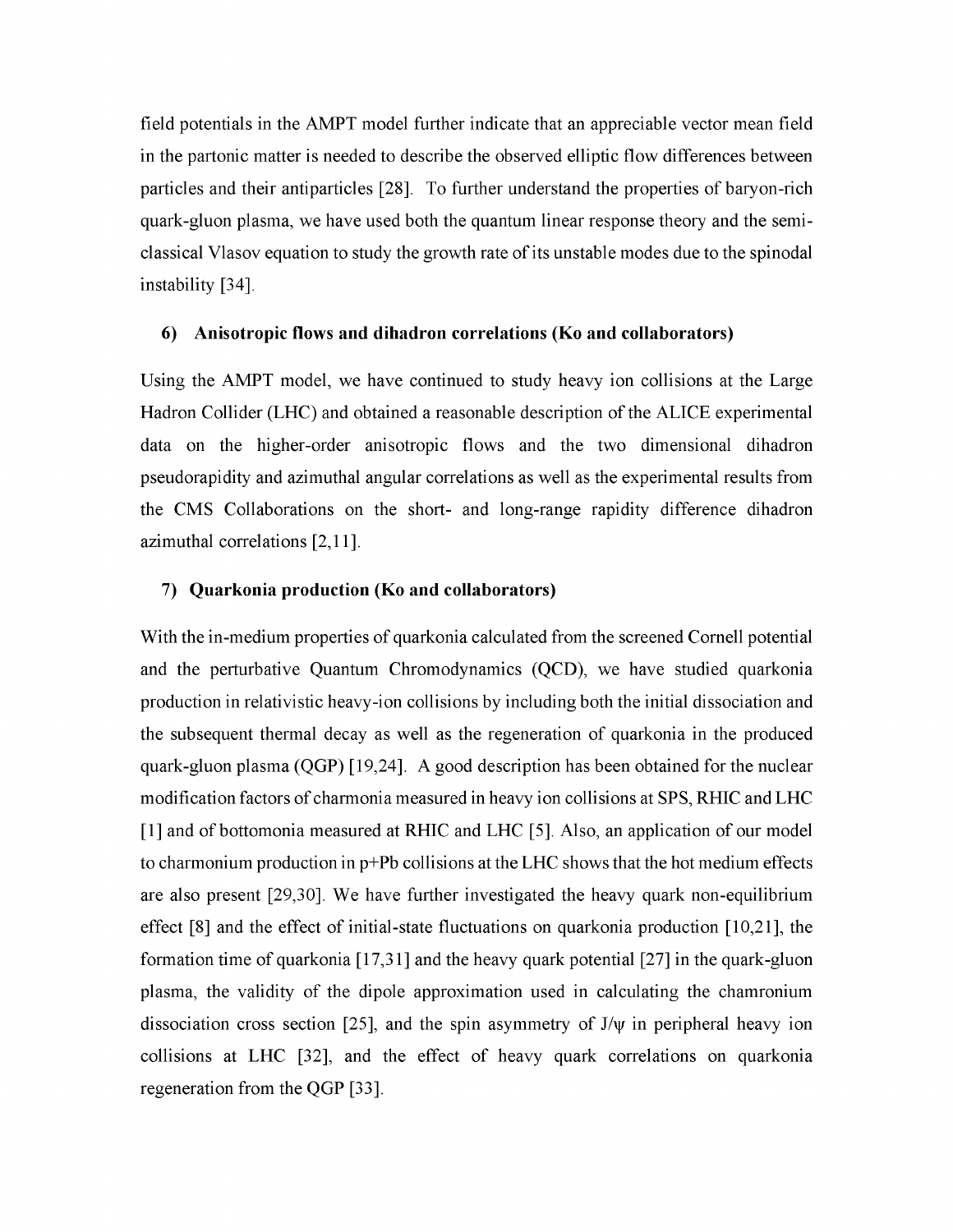#### **8) Dilepton production (Ko and collaborators)**

In collaboration with Elena Bratkovskaya of University of Frankfurt and Frankfurt Institute for Advance Studies, and Olena Linnyk and Wolfgang Cassing of Giessen University, we have studied dilepton production in heavy ion collisions within the microscopic partonhadron-string dynamics (PHSD) transport approach that incorporates explicit partonic degrees of freedom and dynamical hadronization as well as the more familiar hadronic dynamics in the final reaction stage [13]. A comparison to the data of the NA60 Collaboration shows that the measured dilepton yield is well described by including the collisional broadening of vector mesons, and the spectra in the intermediate mass region (1)  $GeV < M < 2.5$  GeV) are dominated by quark-antiquark annihilation in the nonperturbative QGP [3]. For heavy ion collisions at RHIC, we have compared our results to the data from the PHENIX Collaboration to study the relative importance of different dilepton production mechanisms and pointed out the regions in phase space where partonic channels are dominant [6]. We have further made explicit predictions for dileptons within the acceptance of the STAR detector system and compared with the preliminary data. For central Pb+Pb collisions at LHC, we have found a moderate increase of the low mass dilepton yield essentially due to the in-medium modification of the rho-meson, pronounced traces of the partonic degrees of freedom in the intermediate mass regime, and a larger dilepton yield from the strongly interacting QGP than that from the semi-leptonic decays of open charm and bottom mesons [15].

# **9) Event-by-event jet quenching (Ko and collaborators)**

In collaboration with Hanzhong Zhang of China Central Normal University, we have studied the effect of initial state fluctuations on jet energy loss in relativistic heavy-ion collisions in a  $2+1$  dimension ideal hydrodynamic model [18,22]. Within the next-toleading order perturbative QCD description of hard scatterings, we have found that a jet loses slightly more energy in an expanding quark-gluon plasma that is described by the hydrodynamic evolution with fluctuating initial conditions compared to the case with smooth initial conditions, with the effect larger in non-central than in central relativistic heavy ion collisions and also for jet energy loss that has a linear than a quadratic dependence on its path length in the medium.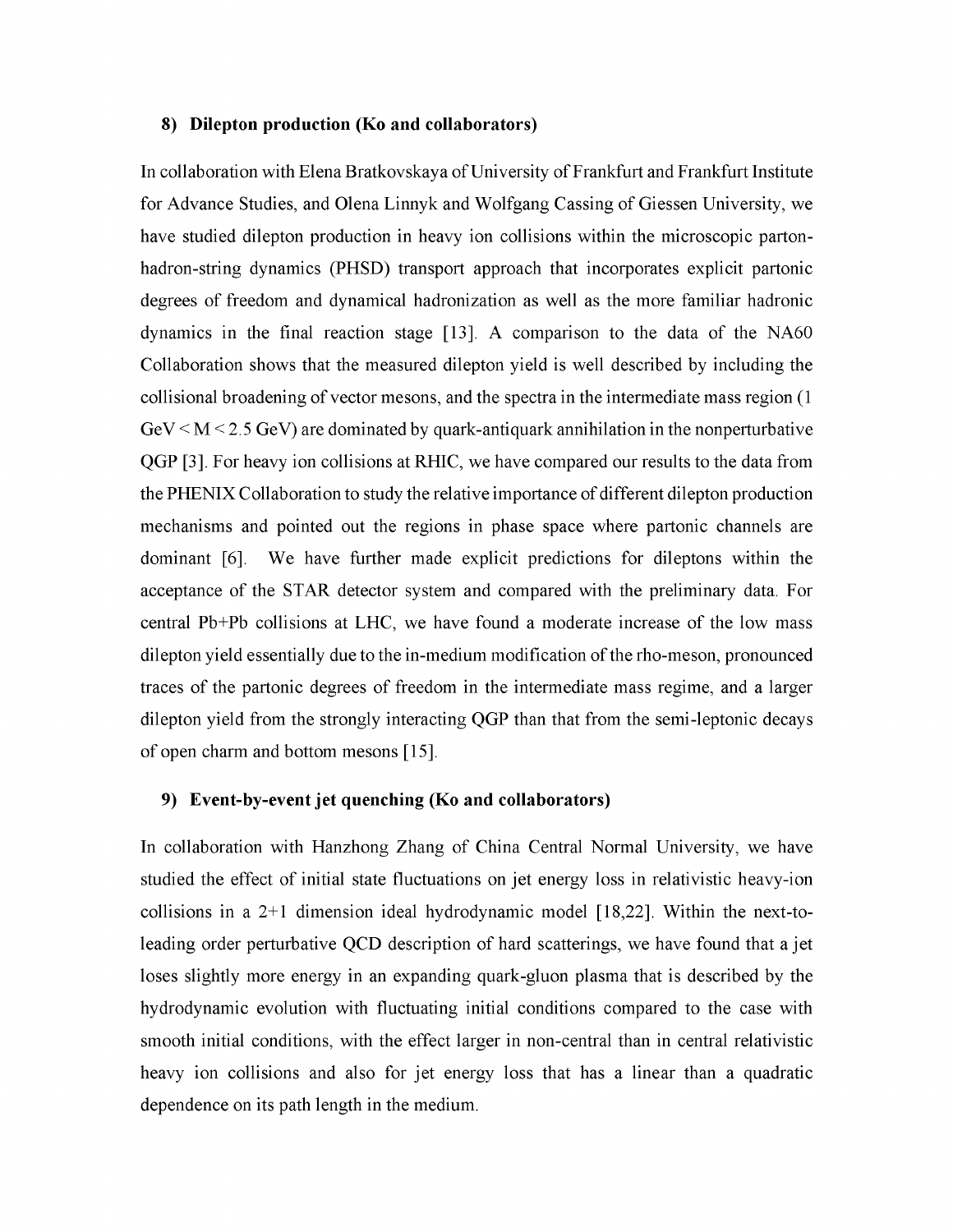#### **10) Exotic hadrons production (Ko and collaborators)**

In collaboration with Su Hong Lee of Yonsei University, Akira Ohnishi of Yukawa Institute for Theoretical Physics and a number of other hadron physicists in Japan, we have studied multi-quark hadron production from relativistic heavy ion collisions using the quark coalescence model [4,16]. We have found that compared to hadrons ofnormal quark numbers, the yield of an exotic hadron is typically an order of magnitude smaller when it is a compact multiquark state and a factor of two or more larger when it is a loosely bound hadronic molecule, thus providing the possibility of resolving their structures, which is a longstanding problem in hadronic physics, from their yields in relativistic heavy ion collisions.

#### **11) Initial Classical Gluon Fields (Fries and collaborators)**

Together with J. Kapusta and Y. Li we have developed a framework to solve the classical Yang-Mills equations for colliding nuclei analytically for small times. Subsequently, with G. Chen we have used this approach to calculate the event-averaged energy momentum tensor  $T^{\mu\nu}$  of the initial gluon field in nuclear collisions. The two most interesting results of this study are (a) analytic expressions for the time evolution of transverse and longitudinal pressure; (b) analytic expressions for the space-time structure of the transverse flow field. It turns out that Gauss' Law mandates the existence of a rapidity-odd flow field that can lead to directed flow in finite impact parameter collisions and to interesting asymmetries in asymmetric collisions systems like Cu+Au and p+Pb. Our results are valid only at the earliest times, up to  $\tau \sim 1/Q_s$ . However they could be useful, either directly as initial conditions for hydrodynamics with large dissipative stress, or as input for simulations of thermalizing color fields. While the current analytic results are eventaveraged, it is straight forward to construct an event-generator based on this method. This work has been published in [37, 38].

### **12) Rapidity Structure of Colliding Sheets of Color Glass (Fries and collaborators)**

One shortcoming of the classical McLerran-Venugopalan (MV) implementation of color glass condensate is its boost-invariance, owing to the assumption that the colliding nuclei move on the light cone. Together with S. Ozonder we have used a generalization of the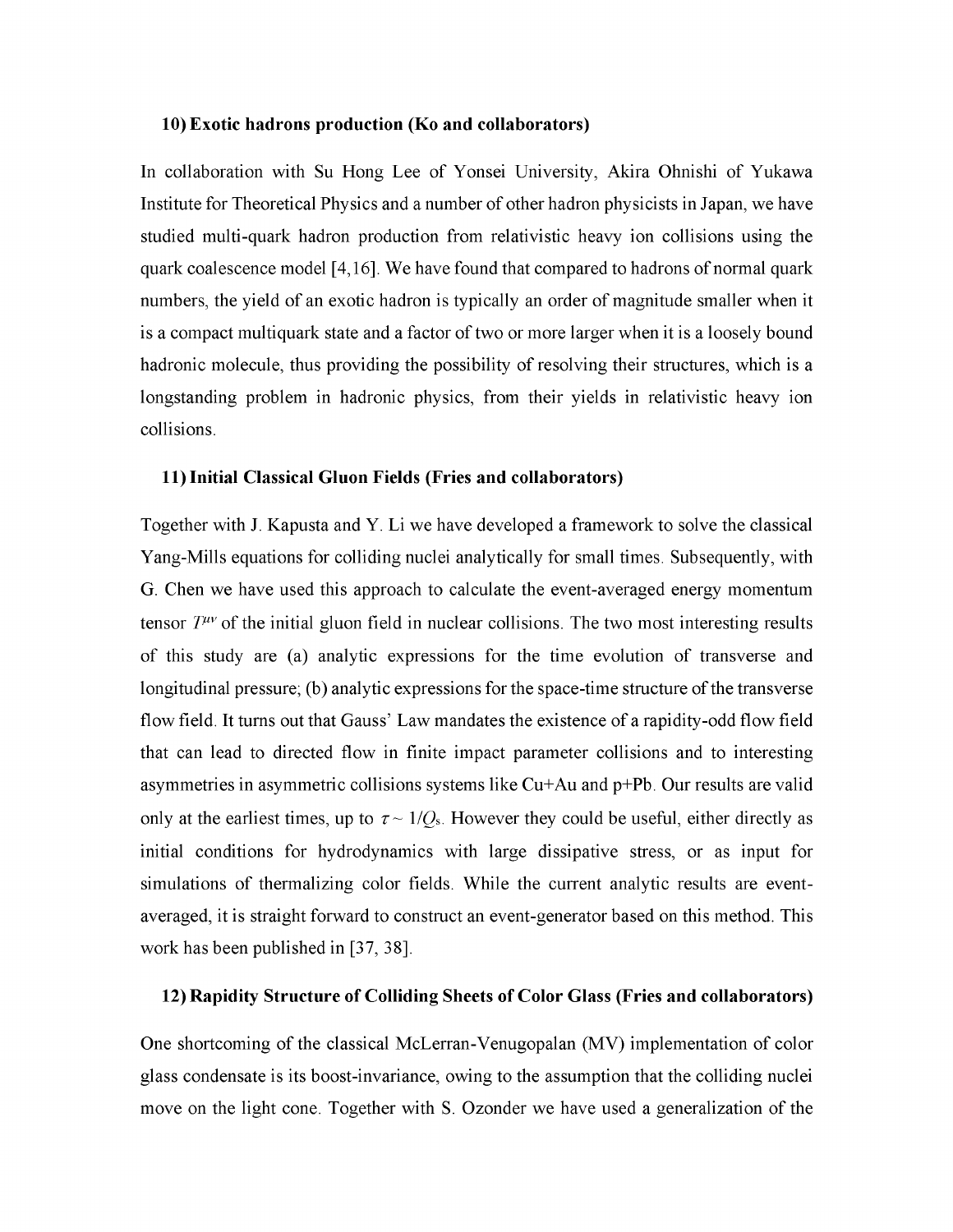MV model by Lam and Mahlon which calculates corrections for the realistic case of nuclei close to, but off the light cone. This incomplete (finite) Lorentz boost of the nuclei gives them a finite longitudinal thickness. In turn this makes the space-time structure of the collision much more complicated. We have calculated the rapidity distribution  $\frac{d\epsilon}{d\eta}$  of the energy density immediately after the collision, using a set of assumptions that should hold as long as the passing time of the nuclei  $-R/\gamma$  is much smaller than the inverse saturation scale  $1/Q_s$ . We find flat distributions (for symmetric systems like Pb+Pb) around midrapidity which fall off towards the beam rapidities. Our main result is a prediction of the rapidity shape and in particular the width of the central plateau. This work has been published in [39].

### **13) Improved Ideal Hydrodynamics (Fries and collaborators)**

Together with R. Rapp and M. He we have suggested that a radical retuning of ideal hydrodynamics (here using AZHYDRO) can lead to improved fits of experimental data from RHIC and LHC. This does not address the limitations of ideal hydrodynamics due to missing viscosities. However, our AZHYDRO tune has proven to be a very versatile tool that has been used for several studies (AZHYDRO is freely available and user-friendly). Our changes involve (i) an equation of state consistent with the latest lattice QCD calculations and with partial chemical equilibrium in the hadronic phase, (ii) an initial flow field which is qualitatively expected on physical grounds, and (iii) an initial profile that is steeper than the usual participant density-based profiles. We constrain the initial state parameters by fitting the total multiplicities of bulk pions, kaons and protons, as well as their spectra and elliptic flow at freeze-out. The crucial improvement is that we can also fit the spectra and elliptic flow of multi-strange hadrons (Omega, Xi, phi) assuming they freeze-out kinetically at the chemical freeze-out temperature of 160 MeV. It has long been suspected that early freeze-out of multi-strange hadrons happens at RHIC and we show that this can be described within the framework of ideal hydrodynamics. Our new tune has a significantly enlarged radial flow around  $T_c$ , a feature that is also suggested by our heavy quark diffusion studies. The results of this project have been published in [40].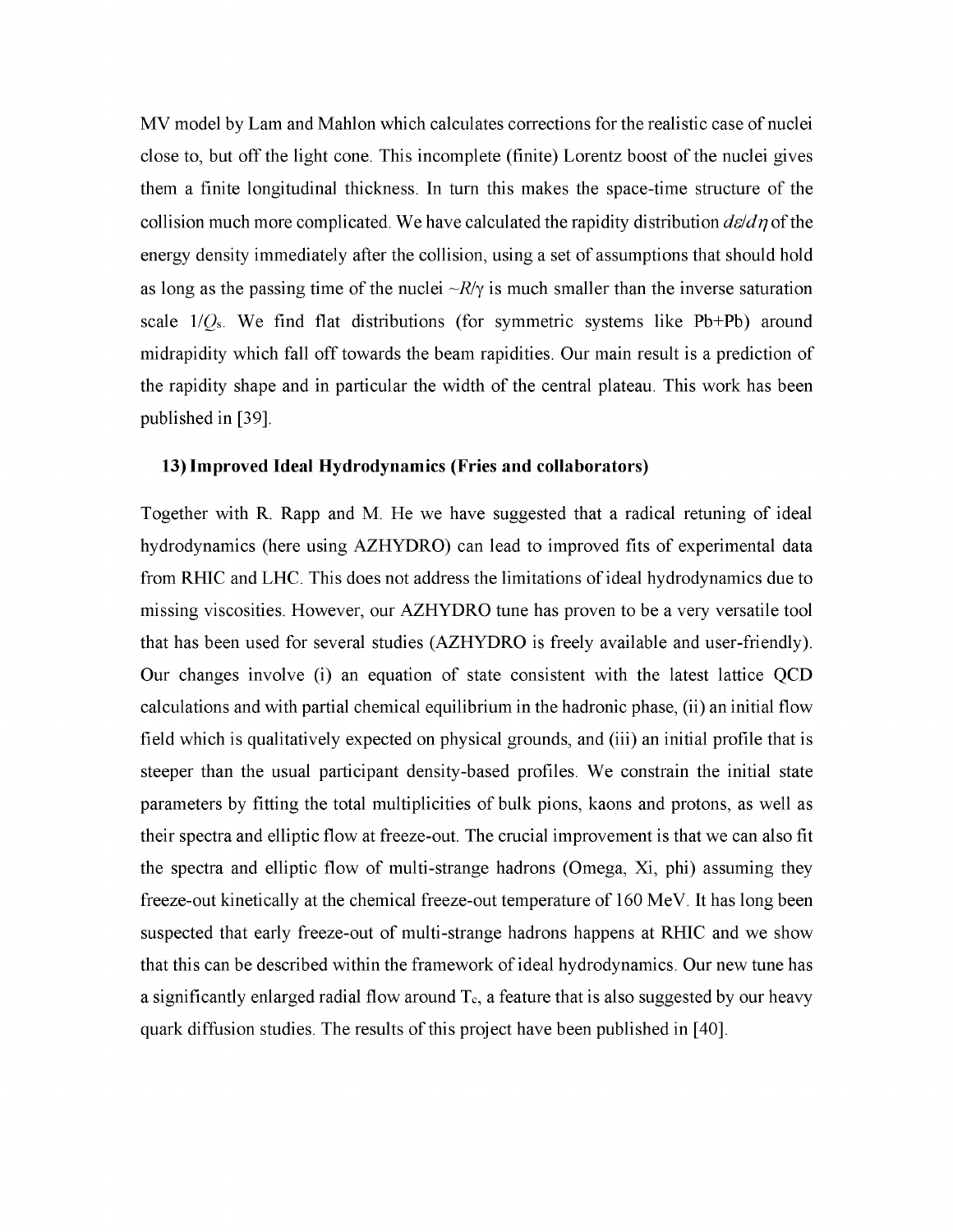#### **14) Relativistic Langevin Formalism (Fries with collaborators)**

With M. He, H. van Hees, P. Gossiaux and R. Rapp we have clarified the relation between the different schemes (pre-point, post-point, etc.) that can be used to implement the Langevin equation in the relativistic regime. The fact that different schemes naively lead to different results is known as the Ito-Stratonovich dilemma. We have pointed out that starting from a microscopic description of a system in terms of a Boltzmann or Fokker-Planck equation one is led to different transport coefficients (drag and diffusion) for each Langevin implementation. Using the correct set of coefficients for each scheme renders all schemes equivalent, while using inappropriate drag and diffusion coefficients will lead to the wrong equilibrium distributions. This work has been published in Phys. Rev. E [41].

# **15) Charm Diffusion in the Hadronic Phase (Fries and collaborators)**

We have conducted the first systematic study of the relaxation rates of open charm (D) mesons in hot hadronic matter. We studied interactions with  $\pi$ , K,  $\eta$ ,  $\rho$ ,  $\omega$  and K\* mesons and N and  $\Delta$  baryons using empirical scattering amplitudes. The study of D mesons in hot hadronic matter is a key ingredient to improve existing approaches to heavy flavors as probes for the quark gluon plasma. We find surprisingly small relaxation times, around 10  $\text{fm/c}$  below  $\text{T}_c$ , consistent with non-perturbative estimates of charm quark relaxation times in QGP just above  $T_c$ . The results have been published in [42].

# **16) A Comprehensive Framework For Heavy Quark Diffusion and Hadronization (Fries and collaborators)**

We have developed a comprehensive framework for open heavy flavor dynamics in heavy ion collisions using many new and improved tools developed by us. This framework, consisting of Langevin dynamics [41] for heavy quarks and (for the first time) for heavy mesons [42] in a hydrodynamic background [40]. Hadronization is modeled by a hybrid model of resonance recombination and fragmentation. This hadronization model is a crucial step forward and finally achieves consistency through the fact that in-medium heavy quark-light quark scattering rates smoothly go into heavy quark-light quark hadronization rates around  $T_c$ . The framework has originally been applied to open heavy flavor observables at full RHIC energies and has been published in [43]. We found an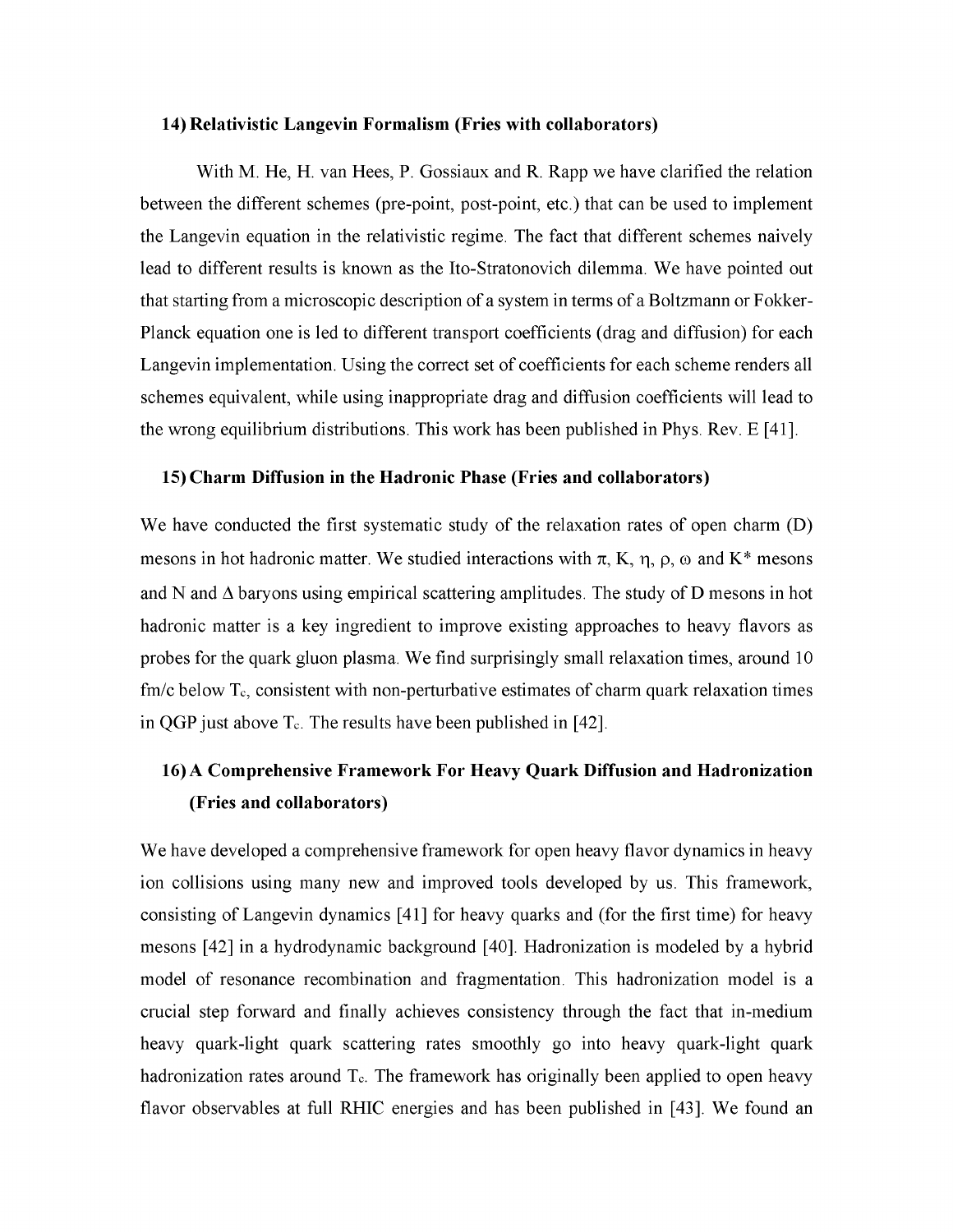appreciable effect of hadronic diffusion on the elliptic flow of open charm. Subsequently we have also applied our formalism to LHC energies [44] and to the 62 GeV energy run at RHIC [45]. While the description of open heavy flavor observables is generally good we find some tension between  $R_{AA}$  and elliptic flow as in many other approaches.

# **17) The Ds Meson as a Probe of Heavy Quark Hadronization (Fries and collaborators)**

We have discovered that the  $D_s$  meson can be used as a rather sensitive probe for the charm hadronization mechanism in heavy ion collisions. Coalescence with strange quarks picks up the enhanced strangeness in heavy ion collisions while fragmentation into  $D<sub>s</sub>$  mesons would not do that. Thus the nuclear modification factor Raa is enhanced in the former scenario compared to the latter. In practice one can compare the  $D_s$  and  $D$  meson  $R_{AA}$ 's. Since charm diffusion up to the critical temperature is the same for both systems any difference has to come from hadronization. Our framework in which recombination rates are fixed almost parameter free predicts that strangeness enhancement leads to a significant enhancement of D<sup>s</sup> over D meson Raa. In turn an exact measurement could map out the recombination rate rather accurately. This result has been published as a Physical Review Letter [46]. The ALICE collaboration has since presented a preliminary measurement of the D<sup>s</sup> meson Raa which exhibits an enhancement roughly commensurate with our prediction. As a second benefit, the  $D_s$  meson  $v_2$  compared to the D meson  $v_2$  can give valuable constraints on the charm diffusion in the hadronic phase since the  $D_s$ , similar to the multi-strange hadrons, doesn't easily form resonances in the hadronic phase and should thus freeze-out very early.

#### **18) Jet-Triggered Photons (Fries and Collaborators)**

We have studied ways to identify photons from interactions of jets with quark gluon plasma. Those photons are an important but elusive probe of jet-medium interactions. It is difficult to extract them from either the single inclusive direct photon spectrum or the elliptic photon flow. We have suggested to use jets as triggers and to look for photons emitted from Compton back scattering of the away-side jet off QGP. We have worked out corrections to this process due to energy loss of the trigger jets. With the currently available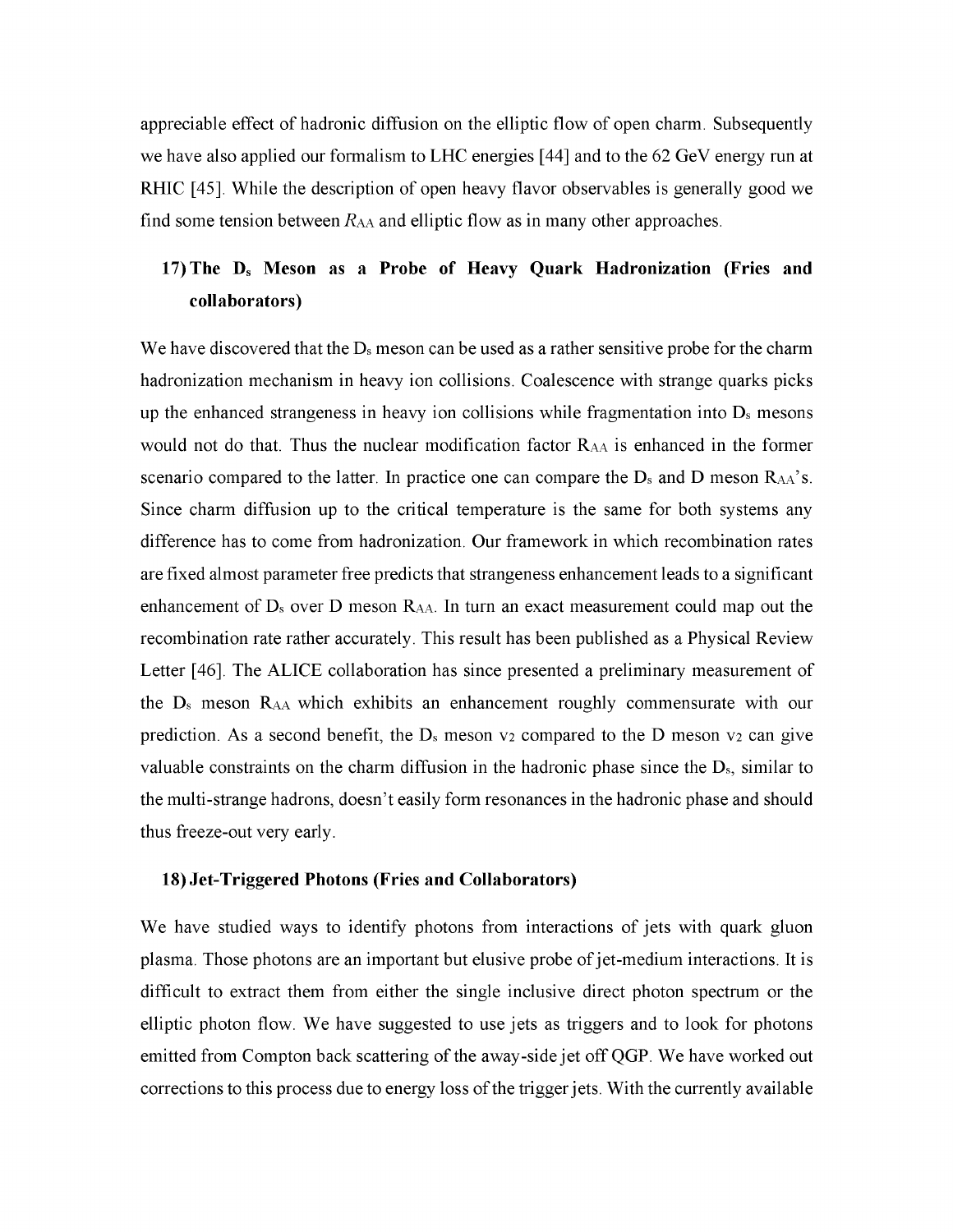data the residual signal from Compton back-scattering is small, but improvements in jet reconstruction techniques in heavy ion collisions could increase the signal to background ration in the future. This work has been published in [47].

### **II. Publications Related to the JET Collaboration**

[1] T. Song, K. Han, and C. M. Ko, ''Charmonium Production in Relativistic Heavy-Ion Collisions", Phys. Rev. C 84, 034907: 1-11 (2011).

[2] J. Xu and C. M. Ko, ''Higher-Order Anisotropic Flows and Dihadron Correlations in Pb-Pb collisions at  $\sqrt{sNN}$  = 2.76 TeV in a Multiphase Transport Model", Phys. Rev. C 84, 044907: 1-6 (2011).

[3] O. Linnyk, E. L. Bratkovskaya, V. Ozvenchuk, W. Cassing, and C. M. Ko, ''Dilepton Production in Nucleus-Nucleus Collisions at Top CERN Super Proton Synchrotron Energy within the Parton-Hadron-String-Dynamics Transport Model", Phys. Rev. C 84, 054917: 1-16 (2011).

[4] S. Cho, T. Furumoto, T. Hyodo, D. Jido, C. M. Ko, S. H Lee, M. Nielsen, A. Ohnishi, T. Sekihara, S. Yasui, and K. Yazaki, ''Exotic Hadrons in Heavy Ion Collisions", Phys. Rev. C 84, 064910: 1-17 (2011).

[5] T. Song, K. C. Han, and C. M. Ko, ''Bottomonia Suppression in Relativistic Heavy-Ion Collisions", Phys. Rev. C 85, 014902: 1-5 (2012).

[6] O. Linnyk, W. Cassing, J. Manninen, E. L. Bratkovskaya, and C. M. Ko, ''Analysis of Dilepton Production in Au+Au Collisions at  $\sqrt{sNN}$  = 200 GeV within the Parton-Hadron-String-Dynamics Transport Approach", Phys. Rev. C 85, 024910: 1-10 (2012).

[7] J. Xu, L. W. Chen, C. M. Ko, and Z. W. Lin, "Effects of Hadronic Potentials on Elliptic Flows in Relativistic Heavy Ion Collisions", Phys. Rev. C 85, 041901(R): 1-4 (2012).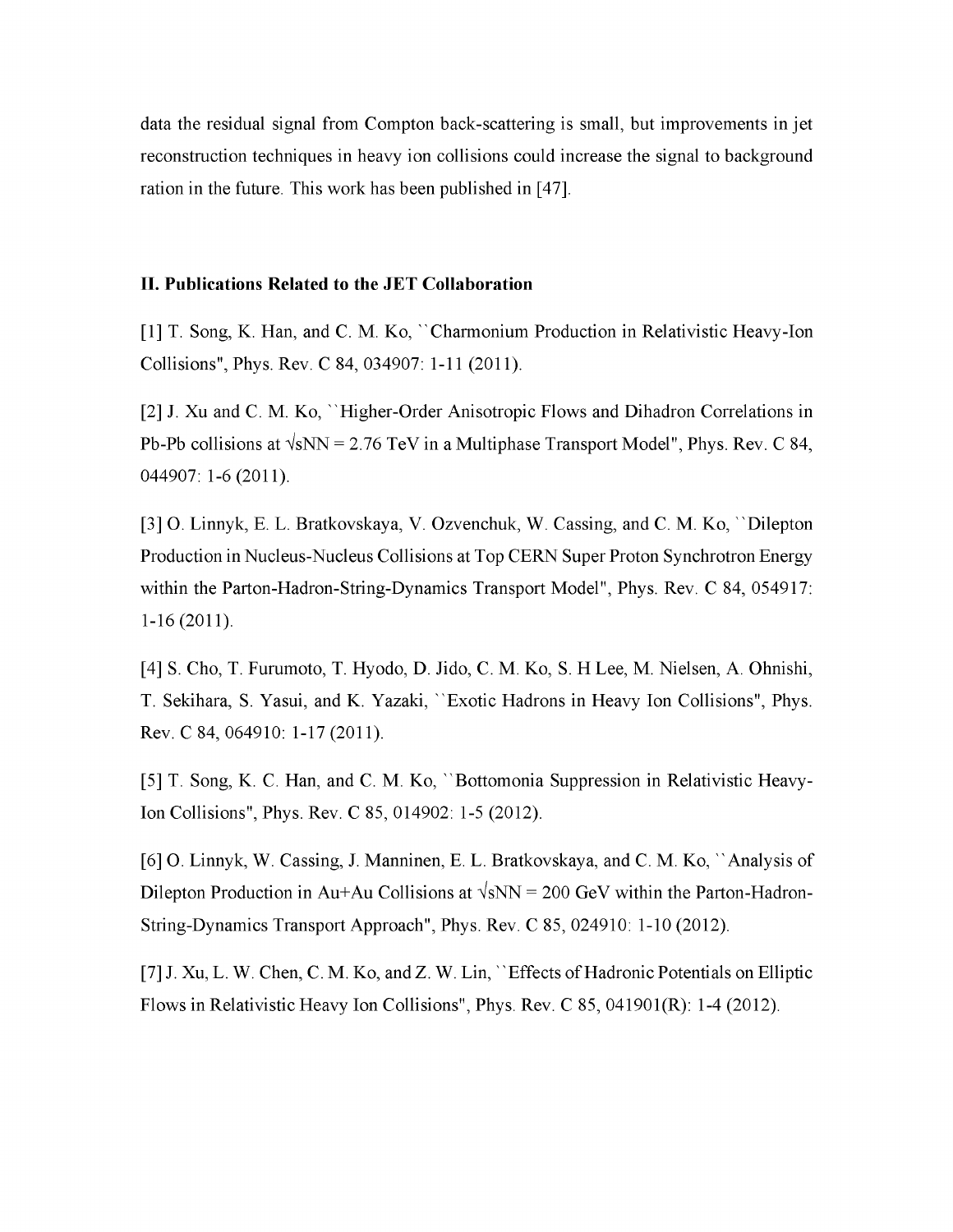[8] T. Song, K. C. Han, and C. M. Ko, ''Charmonium Production from Nonequilibrium Charm and Anticharm Quarks in Quark-Gluon Plasma", Phys. Rev. C, 85, 054905: 1-8 (2012).

[9] F. Li, L. W. Chen, C. M. Ko, and S. H. Lee, ''Contributions of Hyperon-Hyperon Scattering to Subthreshold Cascade Production in Heavy Ion Collisions", Phys. Rev. C 85, 064902 (2012).

[10] T. Song, K. C. Han, and C. M. Ko, "Effects of Initial Fluctuations on Bottomonia Suppression in Relativistic Heavy-Ion Collisions", Nucl. Phys. A 897, 141-150 (2012).

[11] C. M. Ko and J. Xu, "Anisotropic Flow and Dihadron Correlations in Heavy Ion Collisions", Proceedings of Sciences, 057: 1-6 (2012).

[12] C. M. Ko, ''Resonances from AMPT", Proceedings of Hadronic Resonances Production in Heavy Ion Collisions and Elementary Collisions, Austin, Texas, March 5-5, 2012, edited by A. Badala and C. Markert, EPJ Web of Conferences 36, 00014 (2012).

[13] E. L. Bratkovskaya, O. Lynnk, V. P. Konchakovski, W. Cassing, V. Ozvenchuk, and J. Manninen, ''Dileptons from SIS to LHC Energies", J, Phys. Conf. Ser. 389, 012016 (2012).

[14] C. M. Ko, L. W. Chen, V. Greco, F. Li, Z. W. Lin, S. Plumari, and T. Song, "Mean-Field Effects on Matter and Antimatter Elliptic Flow", Nucl. Sci. Tech. 24, 050525: 1-7 (2013).

[15] O. Linnyk, W. Cassing, J. Manninen, E. L. Bratkovskaya, P. B. Gossiaux, J. Aichelin, T. Song, and C. M. Ko, ''Dilepton Production In Proton-Proton and Pb+Pb Collisions at  $\sqrt{s}NN = 2.76$  TeV", Phys. Rev. C 87, 014905: 1-16 (2013).

[16] A. Ohnishi, S. Cho, T. Furumoto, D. Jido, C. M. Ko, K. Morita, S. H. Lee, M. Nielsen, T. Sekihara, S. Yasui, and K. Yazaki, ''Exotic Hadron and Hadron-Hadron Interactions in Heavy-Ion Collisions", Nucl. Phys. A 914, 377-386 (2013).

[17] T. Song, C. M. Ko, and S. H. Lee, ''Quarkonia Formation Time in Quark-Gluon Plasma", Phys. Rev. C 87, 034910: 1-5 (2013).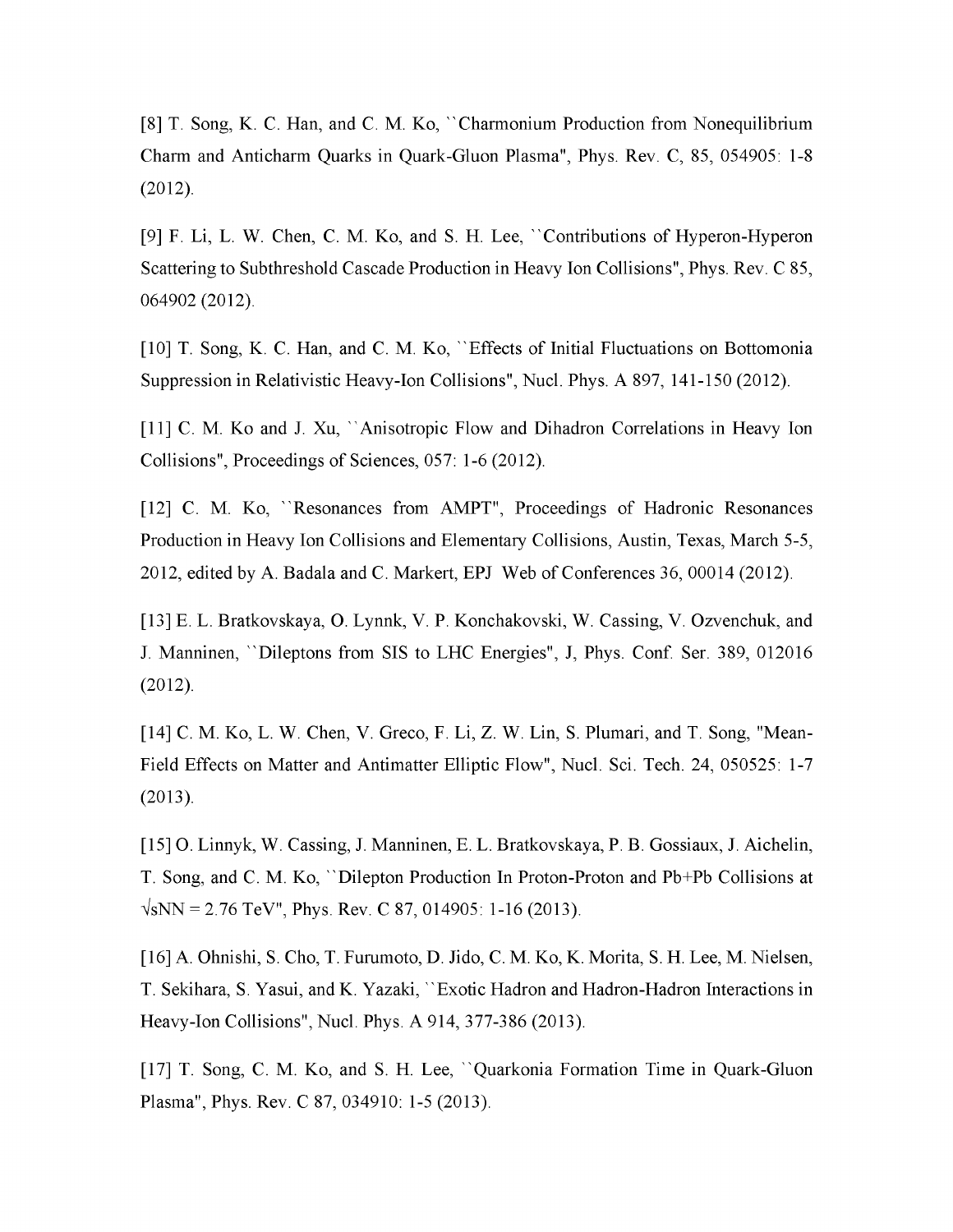[18] H. Z. Zhang, T. Song, and C. M. Ko, "Effects of Initial State Fluctuations on Jet Quenching", Phys. Rev. C 87, 054902: 1-6 (2013).

[19] C. M. Ko, K. C. Han, and T. Song, "Quarkonia Production in Heavy ion Collisions", Nucl. Phys. A 910-911, 474-477 (2013).

[20] F. Li, L. W. Chen, C. M. Ko, and S. H. Lee, '' Subthreshold Cascade Production in Heavy Ion Collisions", J. Phys.: Conf. Ser. 420, 012015: 1- 8 (2013).

[21] T. Song, K. Han, and C. M. Ko, ''Event-by-Event Bottomonia Suppression in Relativistic Heavy-Ion Collisions", J. Phys.: Conf. Ser. 420, 012023: 1- 9 (2013).

[22] H. Zhang, T. Song, and C. M. Ko, "Effects of Initial Fluctuations on Jet Quenching", J. Phys.: Conf. Ser. 420, 012043: 1- 8 (2013).

[23] K. Han, R. Fries, and C. M. Ko, ''Jet Fragmentation via Recombination of Parton Showers", J. Phys.: Conf. Ser. 420, 012044: 1- 4 (2013).

[24] C. M. Ko, K. Han, and T. Song, ''Quarkonia Production in Relativistic Heavy-Ion Collisions", J. Phys.: Conf. Ser. 422, 012006: 1- 4 (2013).

[25] Y. P. Liu, C. M. Ko, and T. Song, ''Gluon dissociation of J/y Beyond the Dipole Approximation", Phys. Rev. C 88, 064902: <sup>1</sup> - 7 (2013).

[26] C. M. Ko, T. Song, Feng Li, V. Greco, and S. Plumari, ''Partonic Mean-Field Effects on Matter and Antimatter Elliptic Flows", Nucl. Phys A 928, 234 - 246 (2014).

[27] S. H. Lee, K. Morita, T. Song, and C. M. Ko, ''Free Energy Versus Internal Energy Potential for Heavy Quark Systems at Finite Temperature", Phys. Rev. D 89, 094015: <sup>1</sup> - 5 (2014).

[28] J. Xu, T. Song, C. M. Ko, and F. Li, ''Elliptic Flow Splitting as a Probe ofthe QCD Phase Structure at Finite Baryon Chemical Potential", Phys. Rev. Lett. 112, 012301: <sup>1</sup> - 5 (2014).

[29] Y. P. Liu, C. M. Ko, and T. Song, "Hot Medium Effects on  $J/\psi$  Production in  $p+Pb$ Collisions at  $\sqrt{sNN}$  = 5.02 TeV", Phys. Lett. B 728, 437 - 442 (2014).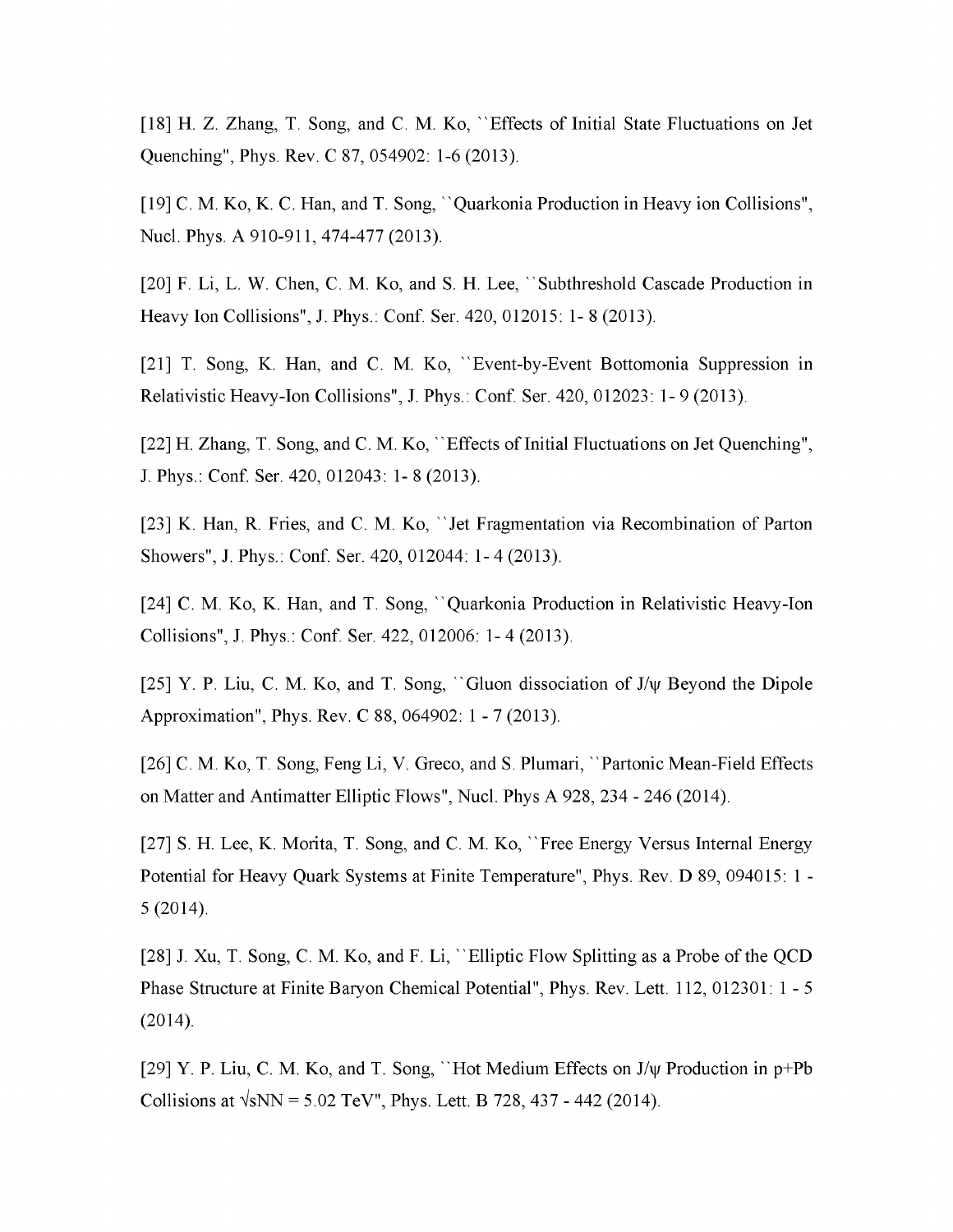[30] Y. P. Liu, C. M. Ko, and T. Song, ''Double Ratio of Charmonia in p+Pb Collisions at  $\sqrt{sNN}$  = 5.02\$TeV", J. Phys.: Conf. Ser. 535, 012011: 1 - 5 (2014).

[31] T. Song, C. M. Ko, and S. H. Lee, ''Quarkonium Formation Time in Relativistic Heavy-Ion Collisions", Phys. Rev. C 91, 044909: 1-5 (2015).

[32] Y. P. Liu, C. M. Ko, and C. Greiner, ''Spin Asymmetry of J/y in Peripheral Pb+Pb Collisions at LHC", Phys. Rev. C, submitted.

[33] Y. P. Liu, C. M. Ko, and F. Li, "Heavy Quark Correlations and the Effective Volume for Quarkonia Production", Phys. Rev. C, submitted.

[34] F. Li and C. M. Ko, '' Spinodal Instability in Baryon-Rich Quark-Gluon Plasma", to be published.

[35] K. C. Han, R. Fries, and C. M. Ko, "Jet Fragmentation via Recombination of Parton Showers in Vacuum", to be published.

[36] K. C. Han, R. Fries, and C. M. Ko,  $\cdot$  Medium Modifications of Jet Fragmentation", to be published.

[37] G. Chen and R. J. Fries, "Initial Conditions with Flow from a McLerran Venugopalan model with Transverse Dynamics", Phys. Lett. B723, 417 (2013).

[38] G. Chen, R. J. Fries, J. I. Kapusta and Y. Li, "Early Time Dynamics of Gluon Fields in High Energy Nuclear Collisions", arXiv:1507.03527, submitted to Phys. Rev. C.

[39] S. Ozonder and R. J. Fries, "Rapidity Profile of the Initial Energy Density in Heavy-Ion Collisions", Phys. Rev. C 89, 034902 (2014).

[40] M. He, R. J. Fries and R. Rapp, "Ideal Hydrodynamics for Bulk and Multistrange Hadrons in sqrt(s  $NN$ ) = 200 GeV Au-Au Collisions", Phys. Rev. C85 (2012) 044911.

[41] M. He, H. van Hees, P. B. Gossiaux, R. J. Fries and R. Rapp, "Relativistic Langevin Dynamics in Expanding Media", Phys. Rev. E **88**, 032138 (2013).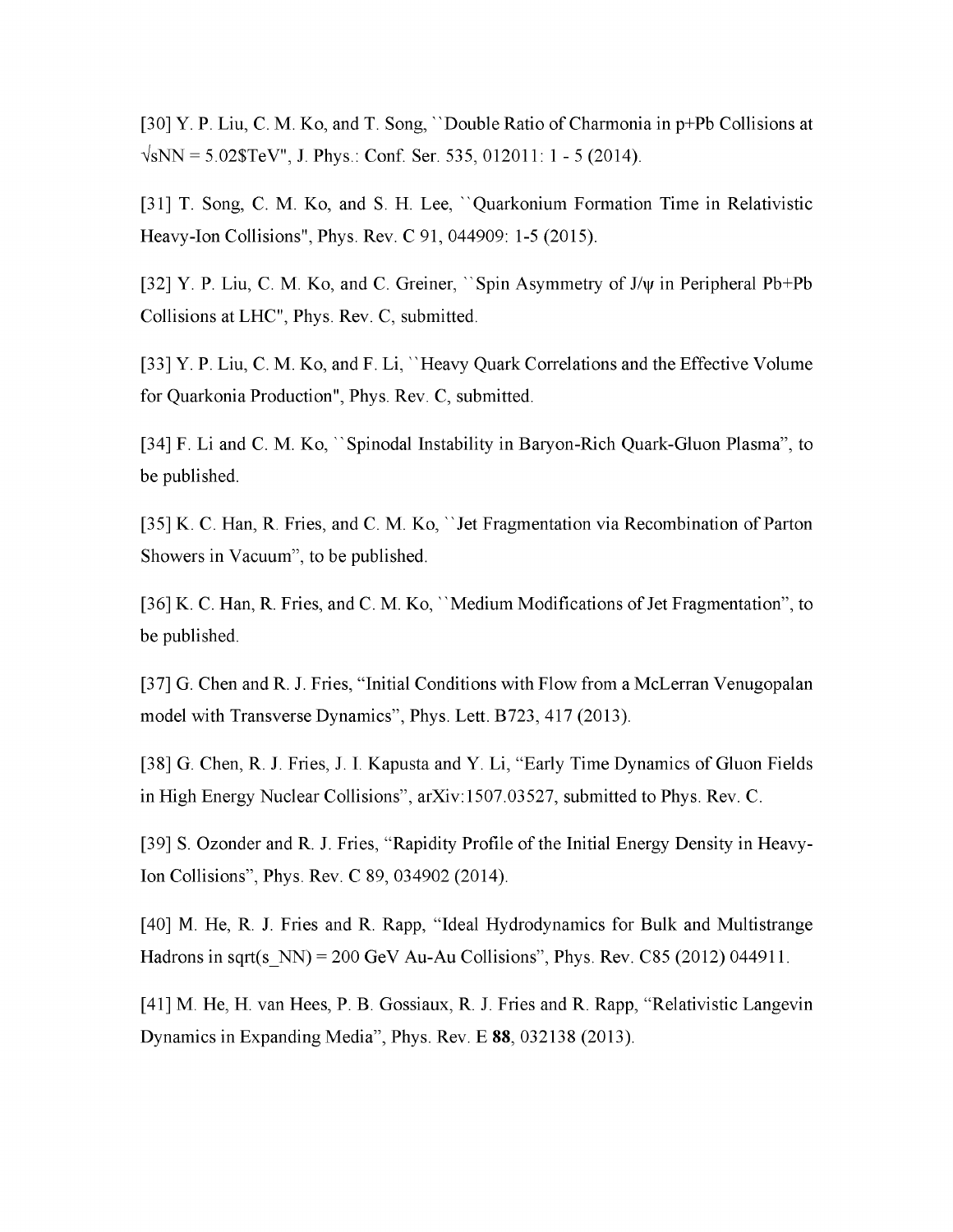[42] M. He, R. J. Fries and R. Rapp, "Thermal Relaxation of Charm in Hadronic Matter", Phys. Lett. B 701, 445 (2011).

[43] M. He, R. J. Fries and R. Rapp, "Heavy-Quark Diffusion and Hadronization in Quark-Gluon Plasma", Phys. Rev. C86 (2012) 014903.

[44] M. He, R. J. Fries and R. Rapp, "Heavy Flavor at the Large Hadron Collider in a Strong Coupling Approach", Phys. Lett. B735 445 (2014).

[45] M. He, R. J. Fries and R. Rapp, "Modifications of Heavy-Flavor Spectra in sqrt(sNN)=62.4 GeV Au-Au Collisions", Phys. Rev. C 91, 024904 (2015).

[46] M. He, R. J. Fries and R. Rapp, "Ds-Meson as Quantitative Probe of Diffusion and Hadronization in Nuclear Collisions", Phys. Rev. Lett. **110**, 112301 (2013).

[47] R. J. Fries, S. De and D. K. Srivastava, "Jet-Triggered Back-Scattering Photons for Quark Gluon Plasma Tomography", Phys. Rev. C 90, 034911(2014).

[48] G. Chen and R. J. Fries, "Initial Conditions with Flow from a McLerran Venugopalan model with Transverse Dynamics", J. Phys. Conf. Ser. **446**, 012021 (2013).

[49] M. He, R. J. Fries and R. Rapp, "Non-perturbative Heavy-Flavor Transport at RHIC and LHC", Nucl. Phys. A **910**, 409 (2013).

[50] R. J. Fries, S. De and D. K. Srivastava, "Jet-Tagged Back-Scattering Photons For Quark Gluon Plasma Tomography", Nucl. Phys. A **904**, 569 (2013).

[51] R. J. Fries, S. De and D. K. Srivastava, "Jet-Tagged Back-Scattering Photons For Quark Gluon Plasma Tomography", Nucl. Phys. A **910**, 482 (2013).

[52] J. L. Albacete, R. J. Fries, et al., "Predictions for  $p+Pb$  Collisions at Sqrt( $s_{NN}$ ) = 5 TeV", Int. J. Mod. Phys. E **22**, 1330007 (2013).

[53] R. Rodriguez-Pedraza and R. J. Fries, "Azimuthal Asymmetries From Jets Quenched In Fluctuating Backgrounds", J. Phys. Conf. Ser. **446**, 012003 (2013).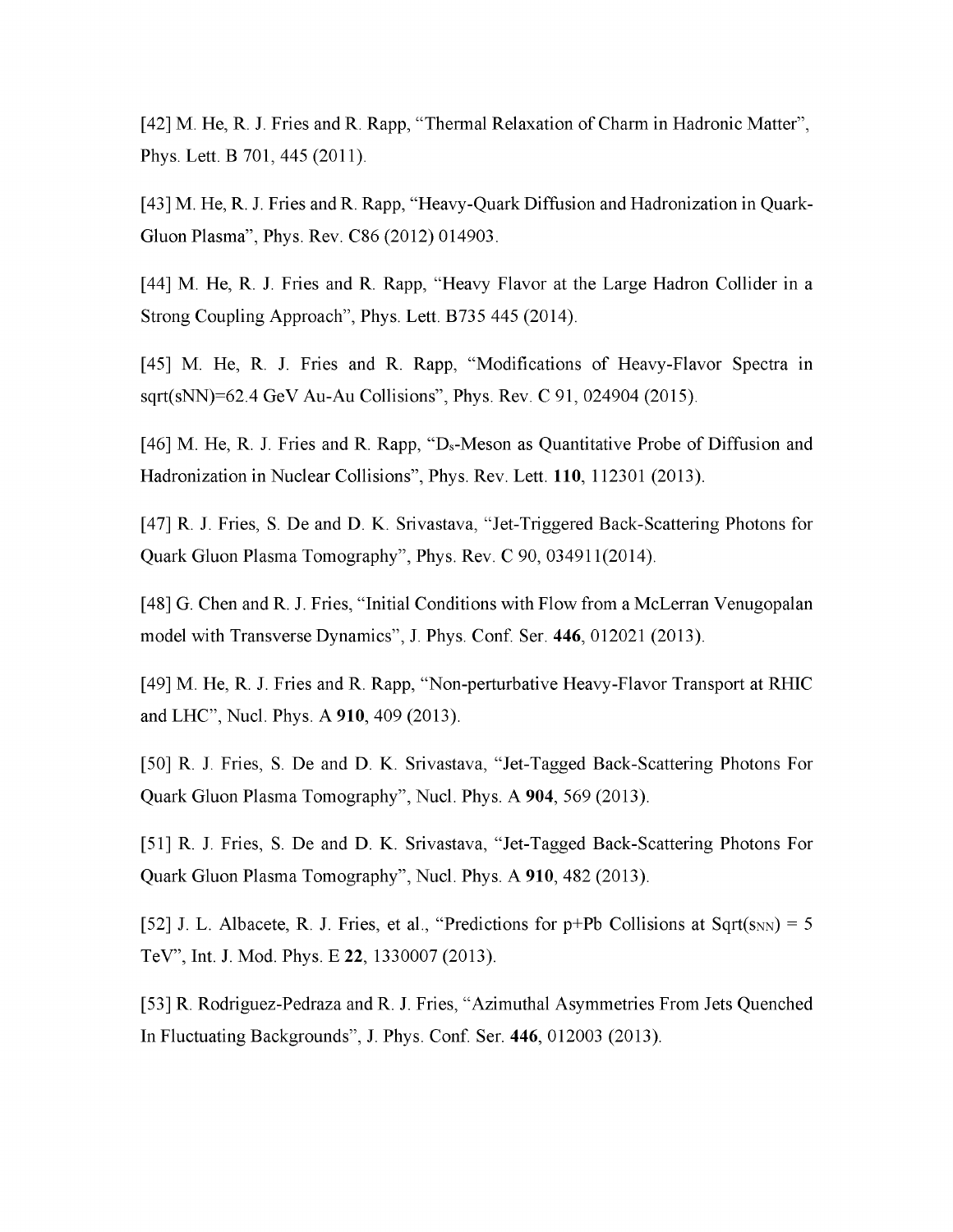[54] R. J. Fries, M. He, R. Rapp, "Quark Recombination and Heavy Quark Diffusion in Hot Nuclear Matter", J. Phys. G38, 124068 (2011).

[55] R. Rodriguez, R. J. Fries, and E. Ramirez, "Event-by-Event Jet Quenching", Phys. Lett. B 693, 108 (2010).

[56] Min He, Rainer J. Fries, and Ralf Rapp, "Scaling of Elliptic Flow, Recombination and Sequential Freeze-Out of Hadrons in Heavy-Ion Collisions", Phys. Rev. C82, 034907 (2010).

[57] R. J. Fries and C. Nonaka, "Evaluating Results from the Relativistic Heavy Ion Collider with Perturbative QCD and Hydrodynamics", Prog. Part. Nucl. Phys. 66, 607 (2011).

# **III. Invited talks related to the JET Collaboration**

\* indicates talks by students or postdocs

[1] C. M. Ko, "Strings, Jets and Quark Coalescence in Transport Models", International Workshop on Critical Examination ofRHIC Paradigms, Austin, Texas, April 14-17, 2010.

[2] C. M. Ko, ''Overview of Relativistic Heavy Ion Collisions", International Workshop on Exotics in Heavy Ion Collisions, Kyoto, Japan, May 17-29, 2010.

[3] C. M. Ko, ''Exotic Hadrons from Heavy Ion Collisions", International Mini-Symposium on Exotics in Heavy Ion Collisions, Kyoto, Japan, May 19, 2010.

[4] C. M. Ko, "Charmonium Production and Elliptic Flow in Relativistic Heavy Ion Collisions", International Workshop on Hot and Cold Baryonic Matter, Budapest, Hungary, August 15-20, 2010.

[5] C. M. Ko, "Identified Hadrons of Intermediate and High Transverse Momenta in Relativistic Heavy Ion Collisions", International Workshop on Interplay between Soft and Hard Interaction in Particle Production at Ultra-Relativistic Energies, Catania, Italy, September 8-10, 2010.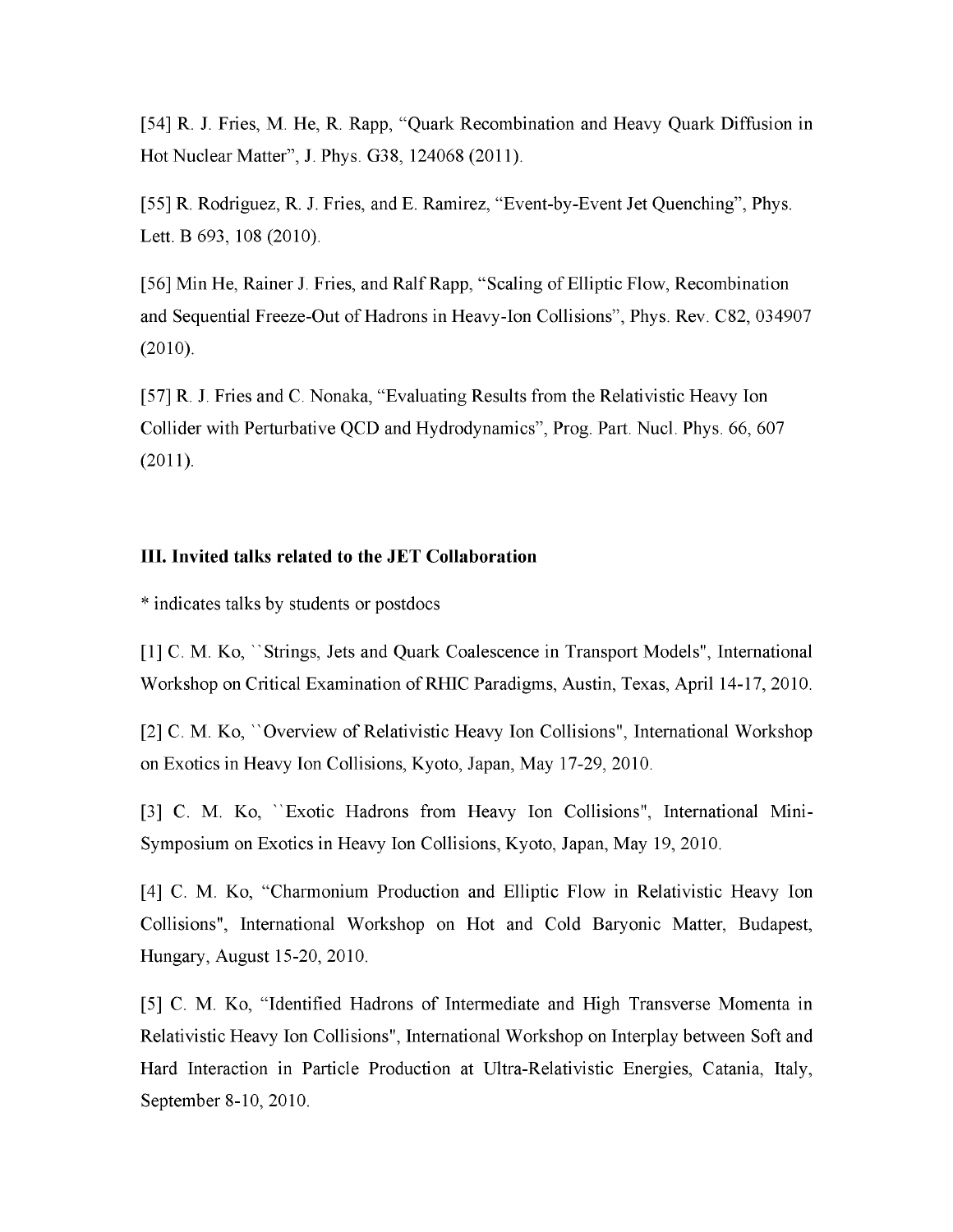[6] C. M. Ko, "Particle Production in Heavy Ion Collisions", Colloquium, Institute for Theoretical Physics, University of Frankfurt, Frankfurt, Germany, October 21, 2010.

[7] T. Song, "J/y Production and Elliptic Flow in Relativistic Heavy-Ion Collisions", Seminar, McGill University, Montreal, Quebec, Canada, November 25, 2011.

[8] T. Song, "J/y Production and Elliptic Flow in Relativistic Heavy-Ion Collisions", International Workshop on Heavy Quark Production in Heavy-Ion Collisions, West Lafayette, Indiana, January 4-7, 2011.

[9] J. Xu, "The Effect of Triangular Flow on Di-hadron Azimuthal Correlations", RIKEN BNL Workshop on Initial State Fluctuations and Final-State Particle Correlations, Upton, New York, February 2-4, 2011.

[10] C. M. Ko, "Triangular Flow in Relativistic Heavy Ion Collisions", International Workshop on In-Medium Effects in Hadronic and Partonic Systems, Obergurgl, Austria, February 21-25, 2011.

[11] C. M. Ko, "Hadronziation by Quark Coalescence", Jet and Electromagnetic Tomography Summer School, Duke University, Durham, North Carolina, June 15-17, 2011.

[12] C. M. Ko, "Triangular flow in Relativistic Heavy Ion Collisions", Workshop on QCD Phase Transitions and Relativistic Heavy Ion Collisions, Hangzhou, China, July 18-20, 2011.

[13] C. M. Ko, "Quarkonia Production in HIC", International Symposium on Nonequilibrium Dynamics, Heraklion, Crete, Greece, August 31 - September 3, 2011.

[14] C. M. Ko, "Anisotropic Flows and Dihadron Correlations in Heavy Ion Collisions", International Workshop on Particle Correlations and Femtoscopy, Tokyo, Japan, September 20-24, 2011.

[15] C. M. Ko, "Quarkonia Production in Heavy Ion Collisions", International Conference on Primordial QCD Matter in LHC Era, Cairo, Egypt, December 4-8, 2011.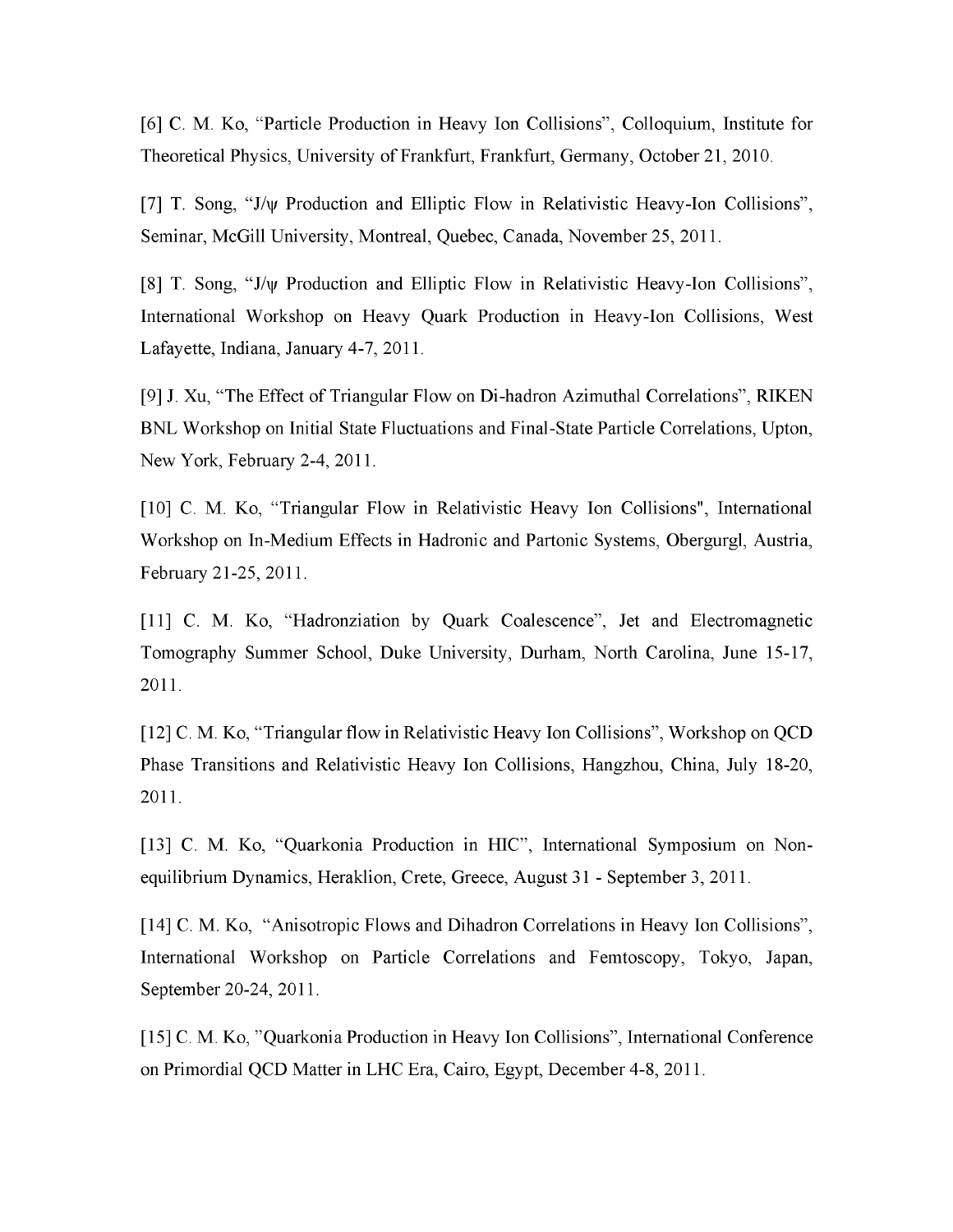[16] C. M. Ko, "Exotic Hadrons Production in HIC", Workshop on Hyperon-Hyperon Interactions and Searches for Exotic Di-Hyperons in Nuclear Collisions, Brookhaven National Laboratory, Upton, New York, February 29 -March 2, 2012.

[17] C. M. Ko, ''Resonances In AMPT", Workshop on Hadronic Resonance Production in Heavy Ion and Elementary Collisions, Austin, Texas, March 5-7, 2012.

[18] C. M. Ko, ''Anisotropic Flows in HIC", Symposium on Cosmo, Cancer, Criticality and Chromoplasmology, Seattle, Washington, May 6, 2012.

[19] C. M. Ko, "Dihadron Correlations in AMPT", Workshop on the Ridge Correlation in High-Energy Collisions at RHIC and LHC, Seattle, Washington, May 7-11, 2012.

[20] C. M. Ko, ''Why Particles and Antiparticles Flow Differently?", Symposium on Contemporary Subatomic Physics, Montreal, Canada, June 12-14, 2012.

[21] C. M. Ko, "Effects of Hadronic Mean-Field Potentials on Elliptic Flows in HIC", Second International Symposium on Non-Equilibrium Dynamics, Heraklion, Greece, June 25-30, 2012.

[22] C. M. Ko, ''Anisotropic Flows and Dihadron Correlations in AMPT", Workshop on Initial State Fluctuations and Final State Correlations in Heavy-Ion Collisions, Trento, Italy, July 2-6, 2012.

[23] C. M. Ko, ''Quarkonia Production in Relativistic Heavy Ion Collisions", Conference on Heavy Ion Collisions in the LHC Era, Qui Nhon, Vietnam, July 15-21, 2012.

[24] C. M. Ko, ''Mean-Field Effects on Elliptic Flow in Relativistic Heavy Ion Collisions", Bertsch Symposium on Nuclear Physics, Seattle, Washington, September 6-9, 2012.

[25] C. M. Ko, "On Physics and Status of AMPT", International Workshop on Particle Production in Proton-Proton Interactions and Beyond, Bad Liebenzell, Germany, April 19 - May 3, 2013.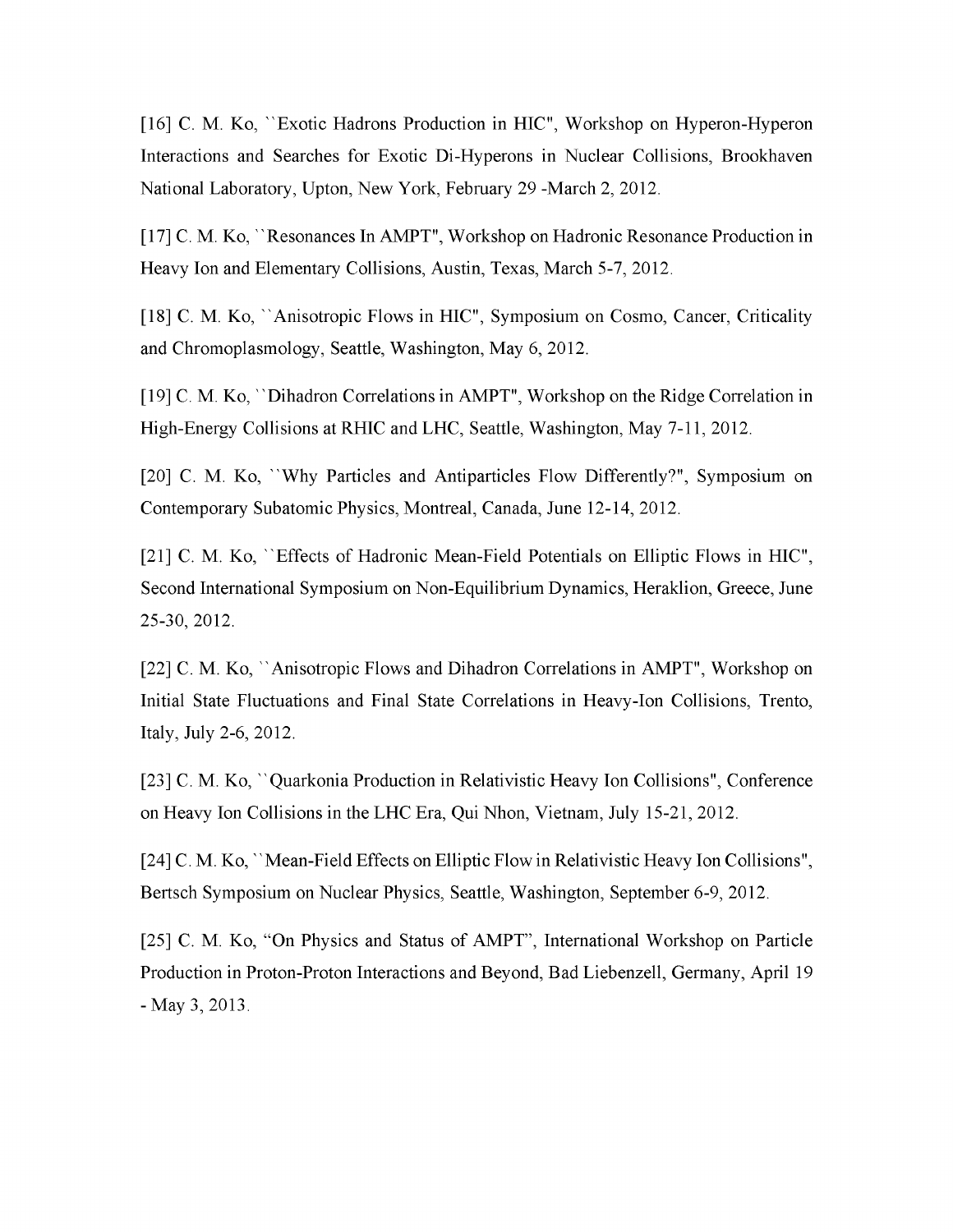[26] C. M. Ko, "Elliptic Flow Difference between Particles and Antiparticles and The EOS of Baryon-Rich Matter", XXXI Max Born Symposium and HIC for FAIR Workshop on Critical Behavior in Hot Dense QCD, Wroclawski, Poland, June 14 16, 2013.

[27] C. M. Ko, "Hadronization via Coalescence in the AMPT Approach", International Workshop on Transport Theory in Heavy Ion Collisions, Frankfurt, Germany, July 15 - 17, 2013.

[28] C. M. Ko, "Elliptic Flow as a Probe of the QCD Phase Diagram at Finite Chemical Potential", 10th International Workshop on QCD Phase Transition and Relativistic Heavy Ion Physics, Chengdu, Sichuan, China, August 8 - 10, 2013.

[29] C. M. Ko, "Fluctuations and Correlations in AMPT", 2nd Workshop on Initial Fluctuations and Final Correlations, Chengdu, China, August 11 - 14, 2013.

[30] C. M. Ko, "Elliptic Flow of Baryon-Rich Matter", The 9th International Workshop on Relativistic Aspects of Nuclear Physics, Rio de Janeiro, Brazil, September 23 - 27, 2013.

[31] C. M. Ko, "Mean-Field Effects in Hot Dense Matter", Tribute to Gerald E. Brown Conference, Stony Brook, New York, November 24 - 26, 2013.

[32] C. M. Ko, "Elliptic flow as a probe of the properties of baryon-rich QGP", International Workshop on New Frontiers in QCD, Kyoto, Japan, December 2 - 6, 2013.

[33] C. M. Ko, ''Particle Production in Heavy Ion Collisions'', International Workshop on Simulations of Low and Intermediate Energy Heavy Ion Collisions, Shanghai, China, January 8-12, 2014.

[34] C. M. Ko, ''Jet Fragmentation via Shower Parton Recombination", Third International Symposium on Non-Equilibrium Dynamics, Hersonissos, Crete, Greece, June 9-14, 2014.

[35] C. M. Ko, "Baryon-Rich Matter in Heavy-Ion Collisions", Workshop on High Temperature and High Density Nuclear Matter Study, Weihai, Shandong, China, August 19-22, 2014.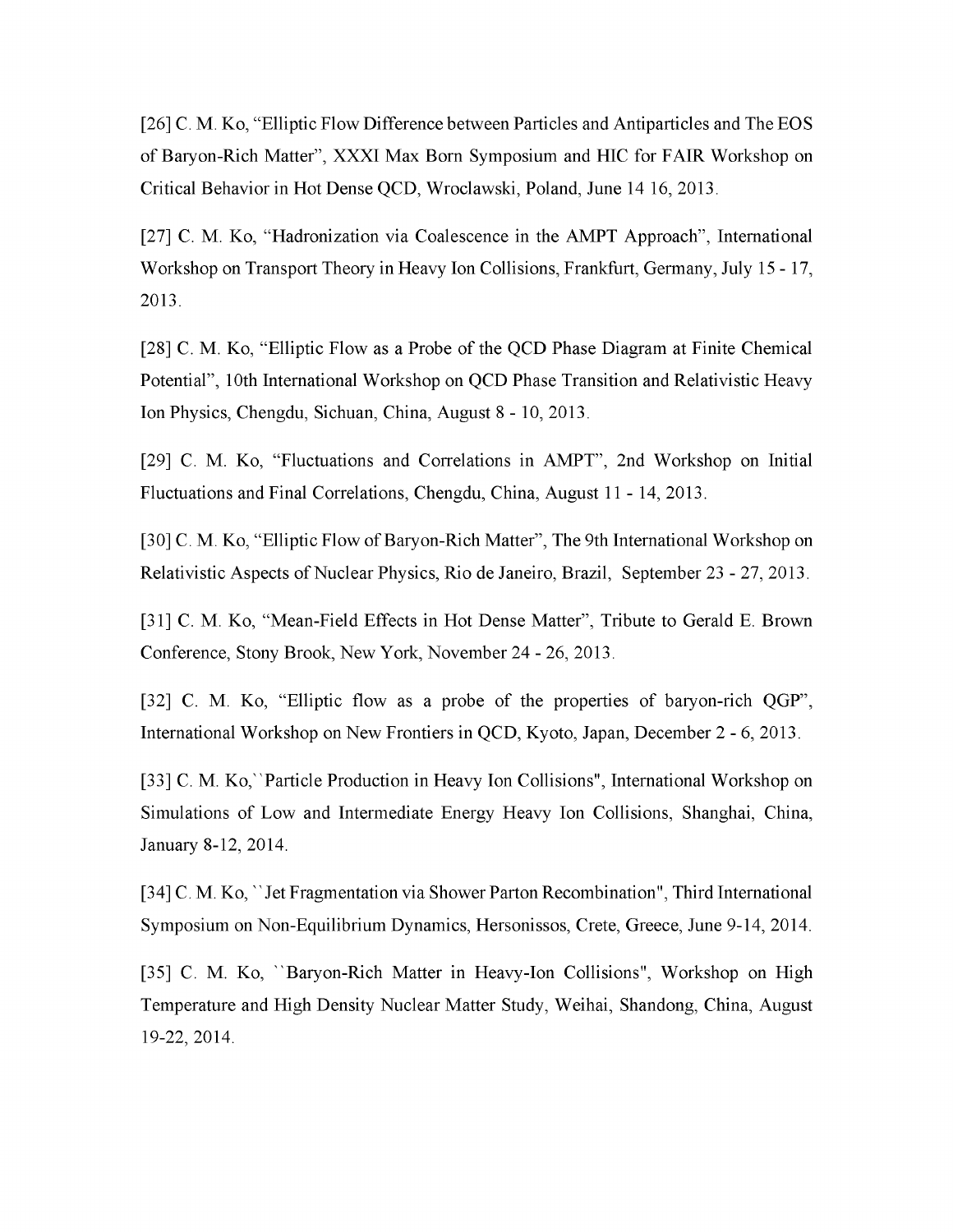[36] C. M. Ko, ''Quarkonium Formation Time in Heavy Ion Collisions", Jet Symposium, Montreal, Canada, June 26-27, 2015.

[37] C. M. Ko, "(Anti-)nulcei Production and Flow in Ultra-Relativistic Heavy-Ion Collisions", EMMI Workshop on Anti-Matter, Hyper-Matter and Exotic Production at the LHC, CERN, Geneva, Switzerland, July 20-22, 2015.

[38] R. J. Fries, "Quark Recombination in Heavy Ion Collisions", JET Collaboration Meeting, Berkeley CA, June 19, 2010.

[39] R. J. Fries, "Jet Chemistry and Contributions to EM Probes", INT Workshop "Quantifying Properties of Hot QCD Matter", Institute for Nuclear Theory, University of Washington, Seattle WA, July 14, 2010.

[40] R. J. Fries, "Event-by-Event Jet Quenching and Fourier Moments", 4<sup>th</sup> International Conference on Hard and Electromagnetic Probes of High Energy Nuclear Collisions (Hard Probes 2010), Eilat, Israel, October 14, 2010.

[41] R. J. Fries, "Quark Recombination and Quark Scaling - Still Puzzling?", Workshop "From Strong Fields to Colorful Matter", Asheville NC, October 26, 2010.

[42] R. J. Fries, "Event-by-Event Jet Quenching and Fourier Moments", APS Division of Nuclear Physics Meeting (DNP 2010), Santa Fe NM, October 21, 2010.

[43] R. J. Fries, "Some Challenges and Opportunities for Hard Probes", Seminar, McGill University, Montreal Quebec, Canada, November 30, 2010.

[44] G. Chen\*, "Behavior of Early Time Gluon Fields in High Energy Nuclear Collisions", APS Division of Nuclear Physics Meeting (DNP 2010), Santa Fe NM, November 6, 2010.

[45] R. J. Fries, "Quark Recombination and Heavy Quarks", Invited Talk, 6th Workshop on High- $P_T$  Physics at the LHC, Utrecht NL, April 6, 2011

[46] R. J. Fries, "Quark Recombination and Heavy Quarks", Nuclear Physics Seminar, University of Minnesota, Minneapolis MN, April 20, 2011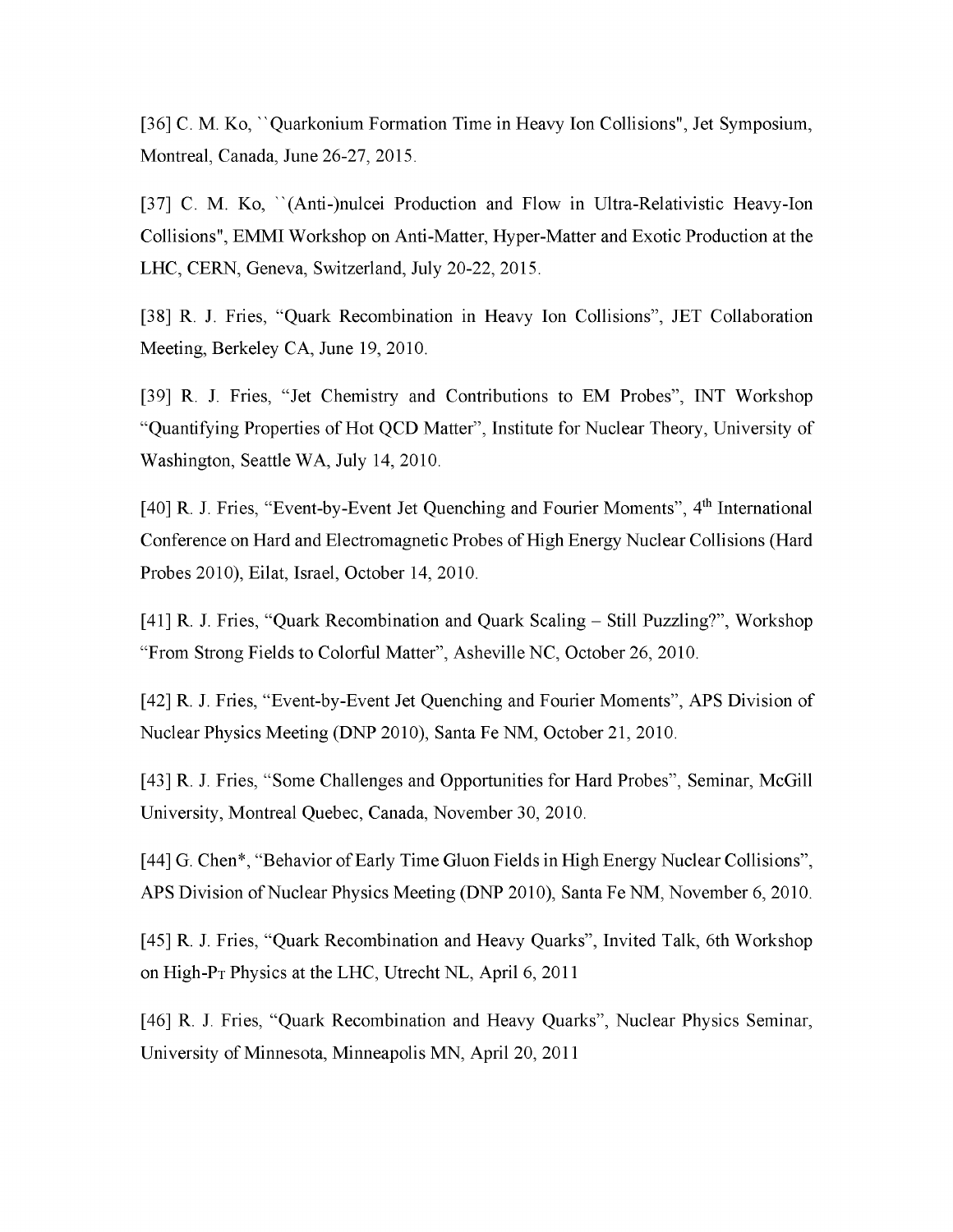[47] R. J. Fries, "Quark Recombination and Heavy Quark Diffusion", Quark Matter 2011, Annecy, France, May 23, 2011

[48] M. He\*, "Heavy Quark Diffusion and Hadronization in Dense Matter", Invited talk, Workshop on Heavy-Quark Production in Heavy-Ion Collisions, Purdue University, West Lafayette IN, January 4-6, 2011.

[49] M. He\*, "Heavy Flavor Diffusion and Hadronization in Quark-Gluon Plasma", Invited talk, RHIC & AGS Annual Users' Meeting 2011, Brookhaven National Laboratory, Upton NY, June 20-24, 2011.

[50] M. He\*, "Toward a Complete Description of Heavy Flavor Transport in Medium", Contributed talk, 7th International Workshop on the Critical Point and Onset of Deconfinement, CCNU, Wuhan (China), November 7-11, 2011.

[51] R. J. Fries, "Jet-Triggers for Photons", Workshop on Jet Measurements at RHIC, Duke University, Durham NC, March 3, 2012.

[52] R. J. Fries, "Quark Recombination", Workshop Cosmos, Cancer, Criticality and Chromoplasmology, Seattle WA, May 6, 2012.

[53] R. J. Fries, "Jet-Triggered Back-Scattering Photons for QGP Tomography", 5th Hard Probes 2012, Cagliari (Italy), May 31, 2012.

[54] R. J. Fries, "Flowing Gluon Fields", Symposium on Contemporary Subatomic Physics (SCSP 2012), McGill University, Montreal QC, June 13, 2012.

[55] R. J. Fries, "Jet-Triggered Back-Scattering Photons for QGP Tomography", Quark Matter 2012, Washington DC, August 15, 2012.

[56] R. J. Fries, "Toward a Comprehensive Description of Heavy Flavor Dynamics", KMI Workshop QGP 2012, Kobayashi-Maskawa Institute, Nagoya (Japan), September 26, 2012.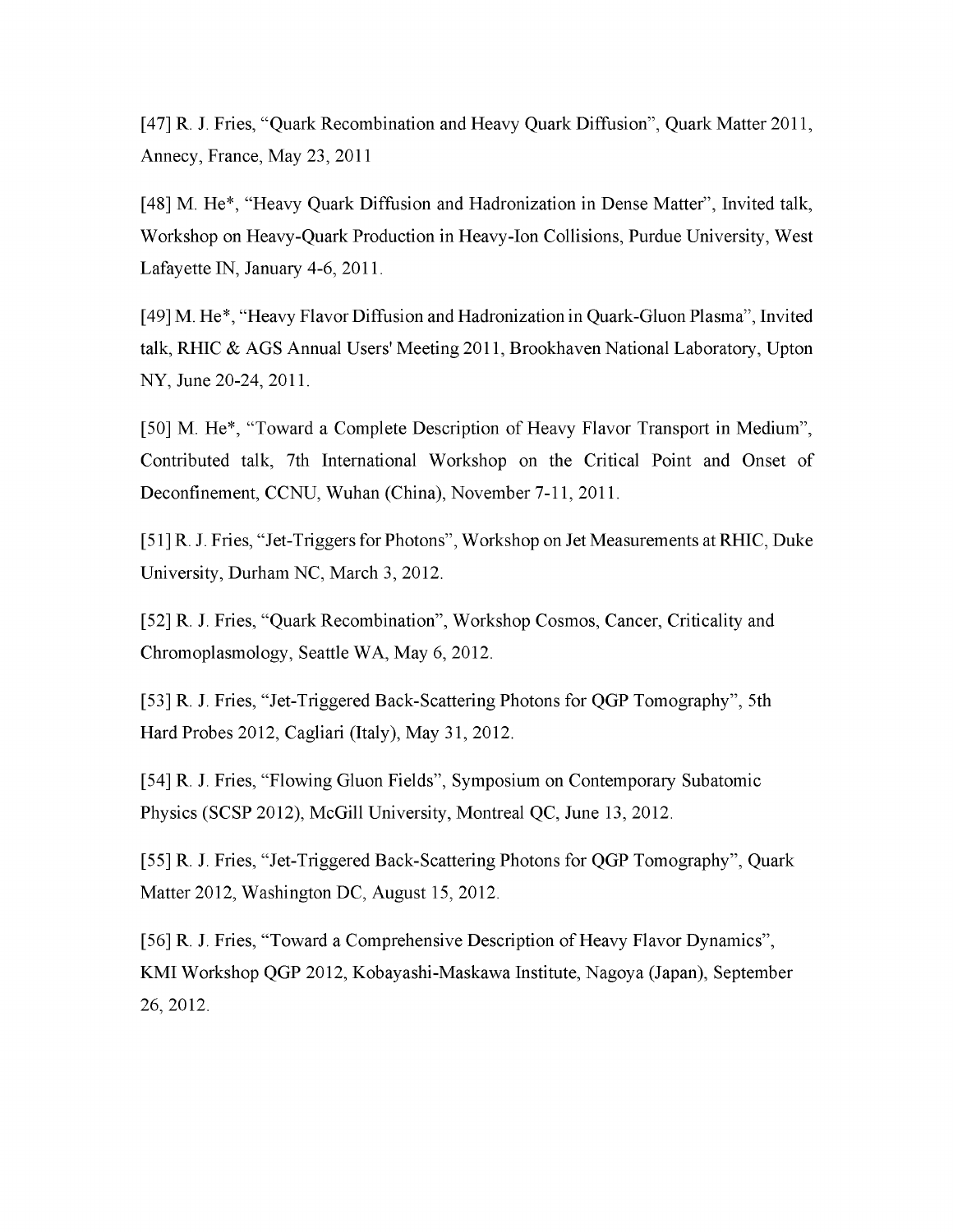[57] R. J. Fries, "Open Heavy Flavor Probes in Strongly Interacting Nuclear Matter", Invited Talk, 8th Workshop on High-PT Physics at LHC, Wuhan (China), October 24, 2012.

[58] R. J. Fries, "Recombination for JET Shower MC: Status and Discussion", JET NLO and Monte Carlo Meeting, Detroit, August 22-23, 2013.

[59] R. J. Fries, "Uncertainties In Jet Event Generators due to Hadronization Scheme, Other Issues with Energy Loss on E-by-E hydro, and the Extraction of Transport Coefficients, RHIC Strategy Meeting, Detroit MI, August 24-25, 2013.

[60] R. J. Fries, "Flowing Gluon Fields: Collective Phenomena in Classical QCD", 15th Conference on Elastic and Diffractive Scattering (EDS Blois 2013), Saariselka (Finland), September 9-13, 2013.

[61] R. J. Fries, "High Energy Nuclear Collisions: Hard Probes, Heavy Quarks, Strong Gluon Fields", Colloquium, TAMU Commerce, Commerce TX, September 19, 2013.

[62] R. J. Fries, Flowing Gluon Fields: Collective Phenomena in Classical QCD, 9th Workshop on High PT @ LHC, Grenoble (France), September 25-28, 2013.

[63] R. J. Fries, "Initial Flow of Gluon Fields in Heavy Ion Collisions", Hard Probes 2013, Cape Town (South Africa), November 4-8, 2013.

[64] R. J. Fries, "Flow and Energy Momentum Tensor From Classical Gluon Fields", New Frontiers in QCD (NFQCD 2013), Kyoto (Japan), December 2-6, 2013.

[65] R. J. Fries, "Energy Density, Pressure and Flow At Early Times", XXX. Winter Workshop on Nuclear Dynamics, Galveston TX, April 6-12 2014.

[66] R. J. Fries, "Hadronization for Jet Shower Monte Carlos", Workshop on "Jet Modifications in the RHIC and LHC Era", Wayne State University, Detroit MI, August 18-20 2014.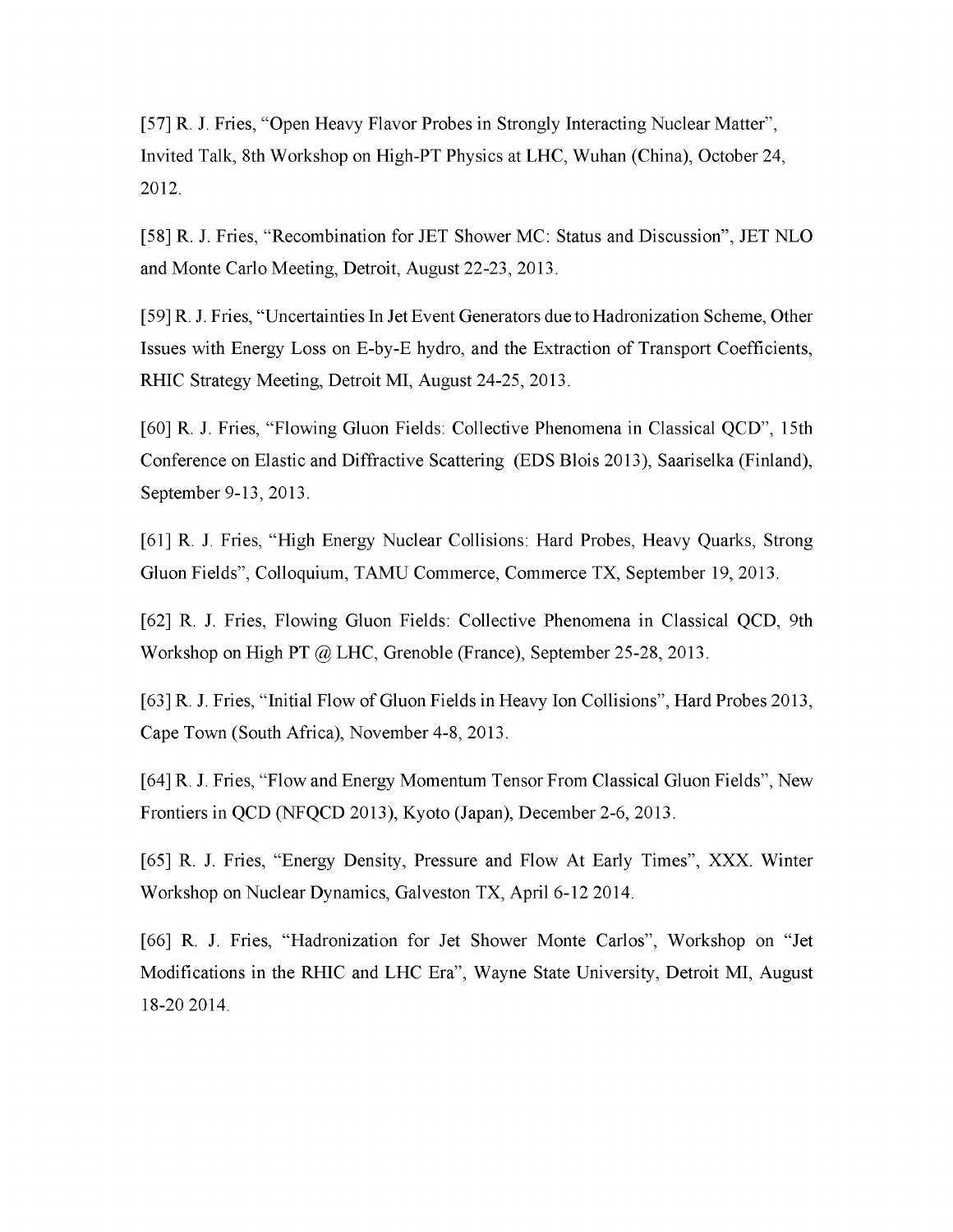[67] R. J. Fries, "In Medium Hadronization: Hadrons and Jets", Workshop on "Jet Modifications in the RHIC and LHC Era", Wayne State University, Detroit MI, August 18-20 2014.

[68] R. J. Fries, "The (3+1)-D Structure of Nuclear Collisions", II. International Conference on the Initial Stages in High-Energy Nuclear Collisions (IS 2014), Napa CA, December 3-7 2014.

[69] R. J. Fries, "Quark Recombination", ICPAQGP 2015, VECC Kolkata, India, February 2, 2015.

[70] R. J. Fries, "Quark Recombination", Seminar, Rice University, April 22, 2015.

[71] R. J. Fries, "Quark Recombination and Jet Shower Hadronization", JET Symposium, Montreal QC, Canada, June 26, 2015.

[72] R. J. Fries, "Jet Hadronization in Vacuum and in the Medium", Hard Probes 2015, Montreal QC, Canada, July 1, 2015.